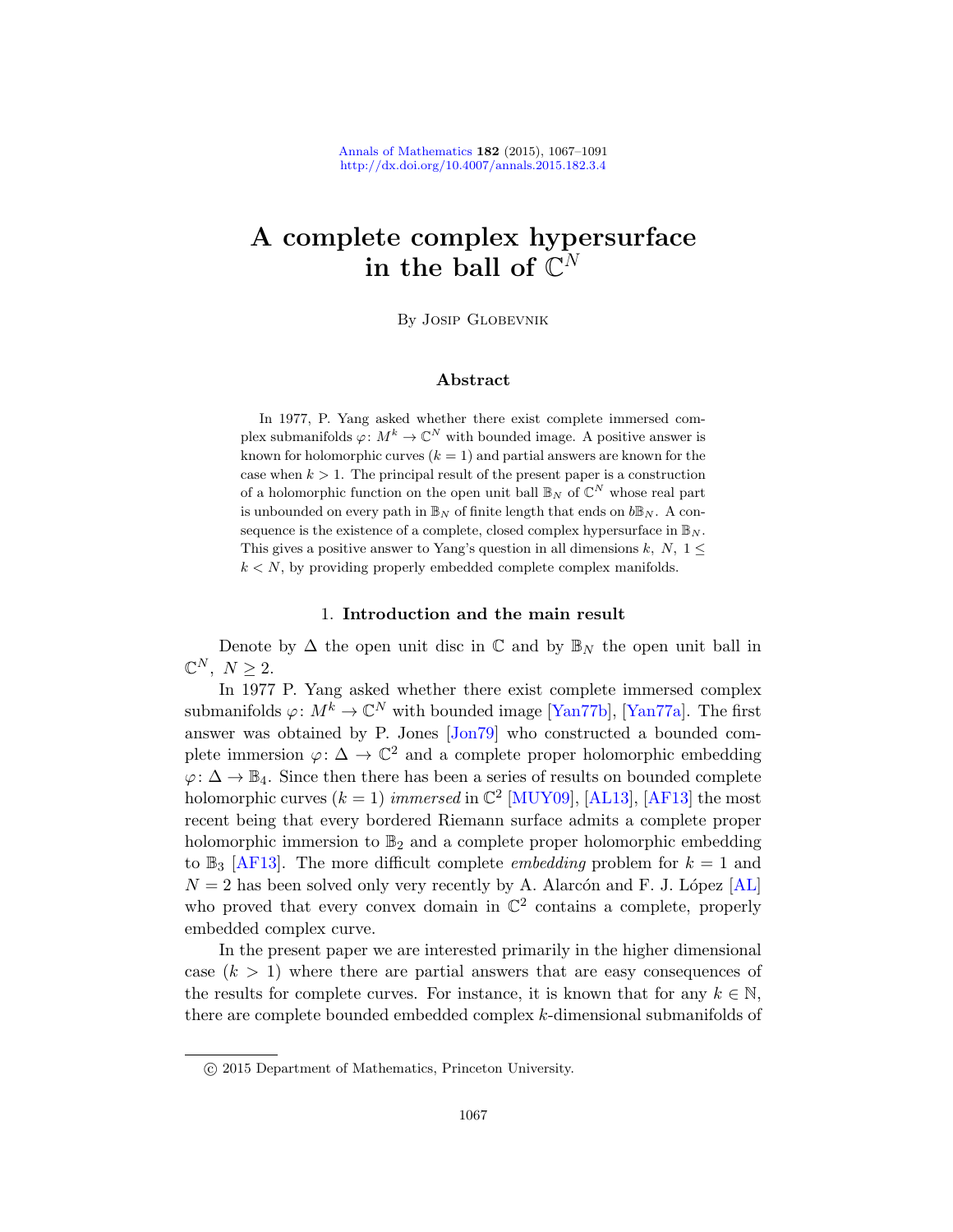$\mathbb{C}^{2k}$ , and it is an open question whether, in this case,  $N=2k$  is the minimal possible dimension [AL]. In the present paper we consider the case where  $\varphi$  is a proper holomorphic embedding. In this case  $\varphi(M^k)$  is a closed submanifold. We restate the definition of completeness for this case:

<span id="page-1-0"></span>Definition 1.1. A closed complex submanifold M of  $\mathbb{B}_N$  is complete if every path  $p: [0, 1) \to M$  such that  $|p(t)| \to 1$  as  $t \to 1$  has infinite length.

Note that this coincides with the standard definition of completeness since the paths  $p: [0, 1) \to M$  such that  $|p(t)| \to 1$  as  $t \to 1$  are precisely the paths that leave every compact subset of M as  $t \to 1$ .

Here is our main result.

THEOREM 1.1. Let  $N \geq 2$ . There is a holomorphic function f on  $\mathbb{B}_N$ such that  $\Re f$  is unbounded on every path of finite length that ends on  $b\mathbb{B}_N$ .

<span id="page-1-1"></span>So our function f has the property that if  $p: [0, 1] \to \overline{\mathbb{B}_N}$  is a path of finite length such that  $|p(t)| < 1$   $(0 \le t < 1)$  and  $|p(1)| = 1$ , then  $t \to \Re(f(p(t)))$  is unbounded on  $[0, 1)$ .

The following corollary answers the question of Yang in all dimensions  $k$ and N by providing properly embedded complete complex manifolds.

COROLLARY 1.2. For each k, N,  $1 \leq k \leq N$ , there is a complete, closed, k-dimensional complex submanifold of  $\mathbb{B}_N$ .

*Proof.* We first prove the corollary for  $k = N - 1$ ; that is, we first prove the existence of the hypersurface mentioned in the title. Let  $f$  be the function given by Theorem 1.1. By Sard's theorem one can choose  $c \in \mathbb{C}$  such that the level set  $M = \{z \in \mathbb{B}_N : f(z) = c\}$  is a closed submanifold of  $\mathbb{B}_N$ . Let  $p: [0, 1) \to M$  be a path such that  $p(t) \to b\mathbb{B}_N$  as  $t \to 1$ . Assume that p has finite length. Then there is a point w on  $b\mathbb{B}_N$  such that  $\lim_{t\to 1} p(t) = w$ . By the properties of f,  $\Re f$  is unbounded on  $p([0, 1))$ . On the other hand,  $f((p(t)) = c \ (0 \leq t < 1)$ , a contradiction. So p must have infinite length. This proves that M is complete and so completes the proof of the corollary for  $k = N - 1$ . Assume now that  $1 \leq k \leq N - 2$ . By the first part of the proof there is a complete, closed, k-dimensional complex submanifold M of  $\mathbb{B}_{k+1} \subset \mathbb{B}_N$ . Clearly M is a complete, closed k-dimensional manifold of  $\mathbb{B}_N$ . This completes the proof.

Remark. If we want to have a connected, complete closed complex submanifold of  $\mathbb{B}_N$ , then we simply take a connected component of M as above. Note also that the same function  $f$  gives many complete closed complex manifolds of  $\mathbb{B}_N$  since, by Sard's theorem, one can use the same reasoning for almost every  $c$  in the range of  $f$ .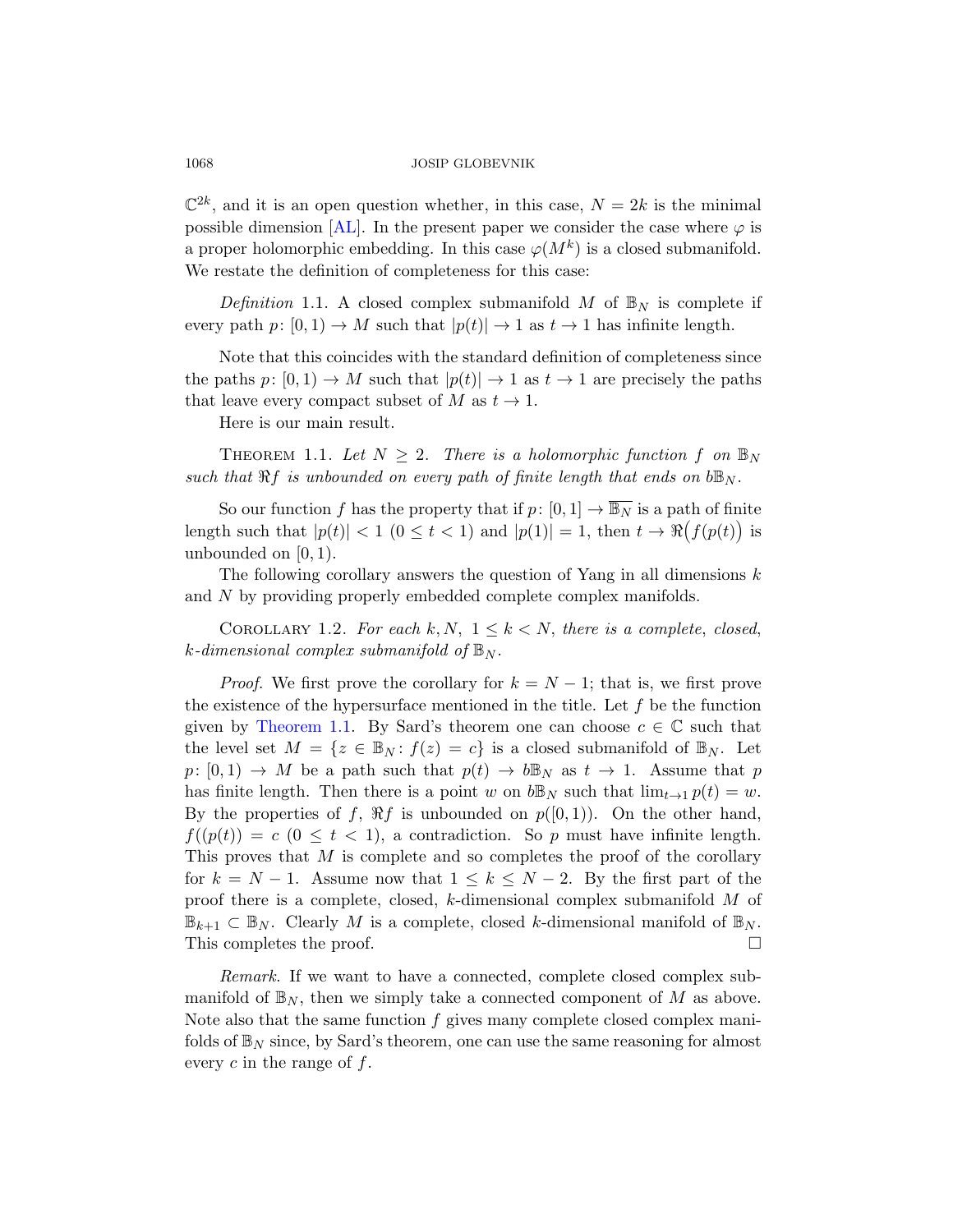# 2. Outline of the proof of Theorem 1.1

Let  $M \in \mathbb{N}$ . For  $x \in \mathbb{R}^M \setminus \{0\}$  and  $\alpha \in \mathbb{R}$ , write

$$
H(x, \alpha) = \{ y \in \mathbb{R}^M \colon \langle y | x \rangle = \alpha \}, \quad K(x, \alpha) = \{ y \in \mathbb{R}^M \colon \langle y | x \rangle \le \alpha \}.
$$

Assume that  $x_i \in \mathbb{R}^M \setminus \{0\}$   $(1 \leq i \leq n)$  and that

$$
(2.1) \t\t P = \bigcap_{i=1}^{n} K(x_i, 1)
$$

is a bounded set. Then  $P$  is a *convex polytope*, that is, the convex hull of a finite set. So  $P$  is a compact convex set that contains the origin in its interior. A convex subset  $F$  of  $P$  is called a face of  $P$  if any closed segment with endpoints in P whose relative interior meets F is contained in F. A k-face is a face F with dim $F = k$ ; that is, the affine hull of F is k-dimensional. A face of dimension  $M-1$  is called a *facet* of P. Let P be a convex polytope such that the representation  $(2.1)$  is irreducible; that is,

$$
P \neq \bigcap_{i=1, i \neq k}^{n} K(x_i, 1) \text{ for each } k, 1 \leq k \leq n.
$$

Then

$$
bP = \bigcup_{i=1}^{n} H(x_i, 1) \cap P
$$

and the sets  $F_i = H(x_i, 1) \cap P$ ,  $1 \leq i \leq n$ , are precisely the facets of P. See [Brø83] for the details.

<span id="page-2-0"></span>Given a convex set G, denote by  $\text{ri}(G)$  the relative interior of G in the [affin](#page-1-0)e hull of  $G$ . What remains of the boundary of a convex polytope  $P$  after we have removed relative interiors of all facets  $F_i, 1 \leq i \leq n$ , we call the skeleton of P (or more precisely, the  $(M-2)$ -skeleton of P, the union of all  $(M-2)$ -dimensional faces of P) and denote by skel $(P)$ . Thus

$$
skel(P) = \bigcup_{i=1}^{n} [F_i \setminus ri(F_i)].
$$

<span id="page-2-1"></span>To prove Theorem 1.1 we first prove

THEOREM 2.1. Let  $\mathbb B$  be the open unit ball of  $\mathbb R^M$ ,  $M \geq 3$ . There is a sequence of convex polytopes  $P_n$ ,  $n \in \mathbb{N}$ , such that

$$
P_1 \subset \text{Int} P_2 \subset P_2 \subset \text{Int} P_3 \subset \cdots \subset \mathbb{B}, \quad \bigcup_{j=1}^{\infty} P_j = \mathbb{B},
$$

such that if  $w_j \in \text{skel}(P_j)$   $(j \in \mathbb{N})$ , then

(2.2) 
$$
\sum_{j=1}^{\infty} |w_{j+1} - w_j| = \infty;
$$

that is, the series in  $(2.2)$  diverges.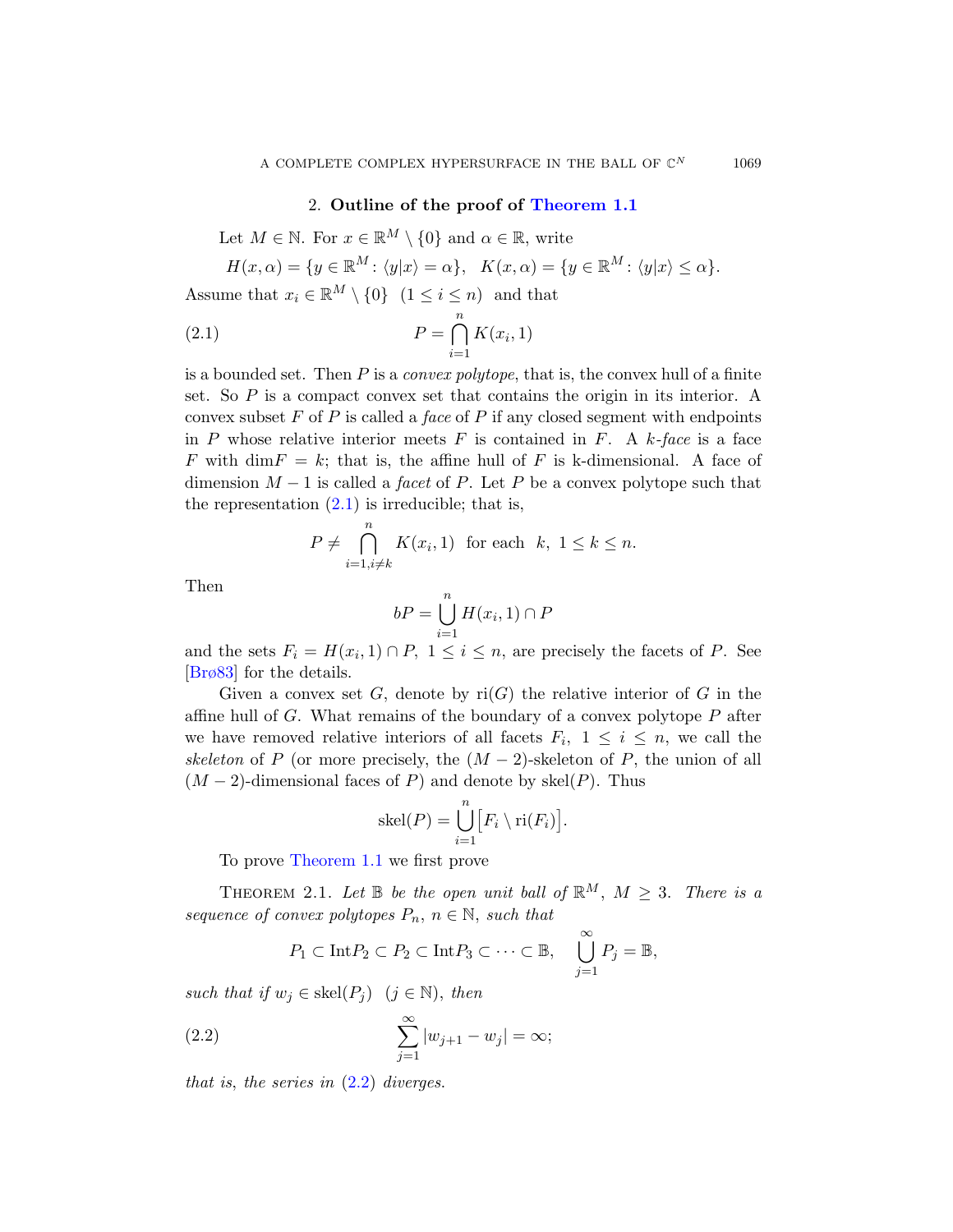In the proof of Theorem 1.1 we shall use the following

COROLLARY 2.2. Let  $P_n$ ,  $n \in \mathbb{N}$  be the sequence of convex polytopes from Theorem 2.1. Let  $\theta_n$  be a decreasing sequence of positive numbers such that  $\sum_{n=1}^{\infty} \theta_n < \infty$  $\sum_{n=1}^{\infty} \theta_n < \infty$  $\sum_{n=1}^{\infty} \theta_n < \infty$ . For each  $n \in \mathbb{N}$ , let  $\mathcal{U}_n \subset bP_n$  be the  $\theta_n$ -neighborhood of skel $(P_n)$ in  $bP_n$ ; that is,  $\mathcal{U}_n = \{w \in bP_n: \text{ dist}(w, \text{skel}(P_n)) < \theta_n\}.$  $\mathcal{U}_n = \{w \in bP_n: \text{ dist}(w, \text{skel}(P_n)) < \theta_n\}.$  $\mathcal{U}_n = \{w \in bP_n: \text{ dist}(w, \text{skel}(P_n)) < \theta_n\}.$  Let  $p: [0, 1) \to \mathbb{B}$ be a path such that  $|p(t)| \rightarrow 1$  as  $t \rightarrow 1$  and such that for all sufficiently large  $n \in \mathbb{N}, p([0,1))$  meets  $bP_n$  only at  $\mathcal{U}_n$ . Then p has infinite length.

<span id="page-3-1"></span>Once we have proved Corollary 2.2 we prove Theorem 1.1 as follows. Let  $\mathbb{B}_N$  be the open unit ball of  $\mathbb{C}^N$ ,  $N \geq 2$ . Let  $P_n$ ,  $n \in \mathbb{N}$ , be a sequence of convex polytopes as in [Theorem 2.1](#page-2-0) with  $M = 2N$ , and let  $\mathcal{U}_n$ ,  $n \in \mathbb{N}$ , be as in Corollary 2.2. Given  $\varepsilon_n > 0$  and  $L_n < \infty$  we use an idea from [GS82] to [c](#page-2-1)onstruct a function  $f_n$ , [holomorphic on](#page-2-0)  $\mathbb{B}_N$ , such that  $|f_n| < \varepsilon_n$  on  $P_{n-1}$  and such that  $\Re f_n > L_n$  on  $bP_n \setminus \mathcal{U}_n$ . By choosing  $L_n$  and  $\varepsilon_n$  inductively in the right way, we then see that  $f = \sum_{n=1}^{\infty} f_n$  has all the required properties.

#### 3. Beginning of the proof of Theorem 2.1

Let  $w_n$  be a sequence in B such that  $|w_n| \to 1$  as  $n \to \infty$ . If  $w_n$  does not converge, then (2.2) holds, and so to prove Theorem 2.1 it is enough to consider only the convergent sequences  $w_n$ .

First, we try to explain the idea of the most important part of the proof. Suppose for a moment that we have a sequence  $P_n$  of convex polytopes with the desired properties and that there is an increasing sequence  $R_n$  of positive numbers converging to 1 such that

$$
bP_n \subset R_n \overline{\mathbb{B}} \setminus R_{n-1} \overline{\mathbb{B}} \quad (n \in \mathbb{N}).
$$

Let  $W = U \times (1 - \nu, 1 + \nu)$  be a small open neighborhood of  $z = (0, 0, \ldots, 0, 1)$ in  $\mathbb{R}^M$ , where U is a small open ball in  $\mathbb{R}^{M-1}$  centered at the origin and  $\nu > 0$ is small. Assume that  $U \times \{1 - \nu\} \subset R_1 \mathbb{B}$ .

Let  $\pi$  be the orthogonal projection onto  $\mathbb{R}^{M-1}$ , so

$$
\pi(x_1,\ldots,x_M)=(x_1,\ldots,x_{M-1}).
$$

For each n, consider  $C_n$ , the part of  $bP_n \cap W$  consisting of the facets of  $P_n$ contained in W. The projection  $\pi$  is one-to-one on  $C_n$ , and for each of these facets, its image under  $\pi$  is a convex polytope in U that is a cell of a partition of  $\pi(C_n)$  into convex polytopes. Call this partition  $\mathcal{L}_n$ , and notice that as  $n \to \infty$ ,  $\pi(C_n)$  tends to U. If we remove from each cell of  $\mathcal{L}_n$  its relative interior, then we get what we call the skeleton of  $\mathcal{L}_n$ , denoted by skel $(\mathcal{L}_n)$ . Clearly  $\pi(\text{skel}(P_n) \cap$  $C_n$  = skel $(\mathcal{L}_n)$ . Since, by our assumption at the moment, every sequence  $w_n$  contained in W that meets skel( $P_n$ ) for all sufficiently large n must satisfy  $(2.2)$ , looking at  $z_n = \pi(w_n)$  we conclude that every sequence  $z_n \in U$  such that

<span id="page-3-0"></span>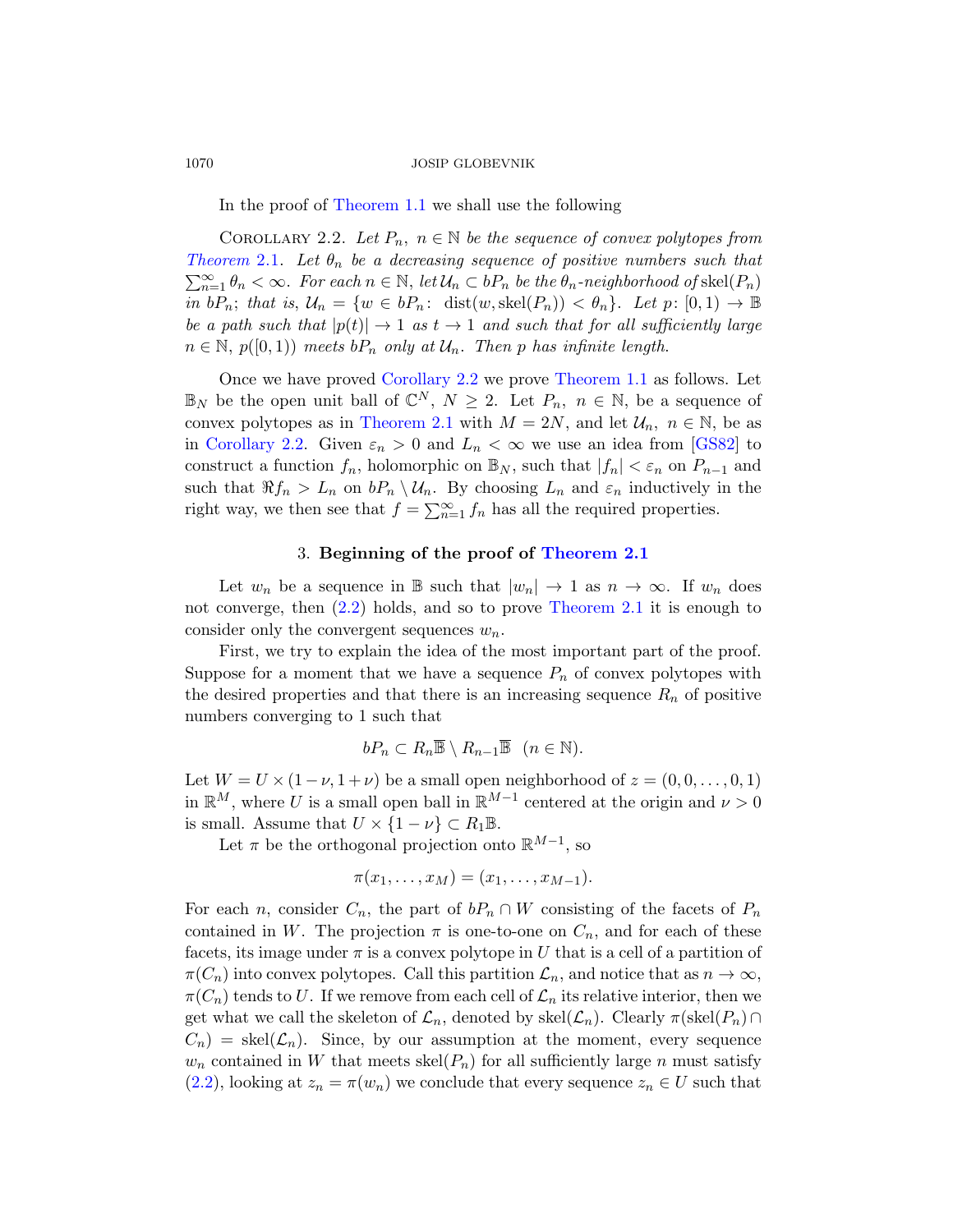$z_n \in \text{skel}(\mathcal{L}_n)$  for all sufficiently large n must satisfy  $\sum_{n=1}^{\infty} |z_{n+1} - z_n| = \infty$ . The idea now is to reverse the direction of reasoning. Let  $R_0$  be so close to 1 that  $U \times \{1 - \nu\} \subset R_0 \mathbb{B}$ . In a typical induction step of constructing our polytopes the data will be a partition  $\mathcal L$  of  $\mathbb R^{M-1}$  into convex polytopes and  $\rho$ and r,  $R_0 < \rho < r < 1$ . Denote by C the union of those cells of the partition L that are contained in  $U$ , and let  $V$  be the set of their vertices. We will "lift" V to  $b(r\mathbb{B})$  by putting  $V = (\pi|W \cap b(r\mathbb{B}))^{-1}(V)$ . We want V to be the set of vertices of a convex polyhedral surface C such that  $\pi(C) = C$  and such that  $\pi$ maps the facets of C precisely onto the cells of  $\mathcal C$ . We will do this in such a way that C stays out of  $\rho \overline{B}$  — for this, the cells of C, and consequently the cells of C will have to be sufficiently small, of size proportional to  $\sqrt{r-\rho}$ . Then we will construct a convex polytope  $P$  such that  $C$  will be a part of its boundary bP and such that  $\rho \overline{\mathbb{B}} \subset \text{Int } P \subset P \subset r \overline{\mathbb{B}}$ .

<span id="page-4-0"></span>There is a potential problem already at the first step. Namely, the points of V need not be the vertices of a *convex* surface  $C$ . For this to happen we will need two things:  $\mathcal L$  will have to be a true Delaunay partition of  $\mathbb R^{M-1}$ , and the ball  $U$  in the definition of  $W$  will have to be sufficiently small so that the part of  $b(r\mathbb{B})$  contained in W will be sufficiently flat.

# 4. A Delaunay tessellation of  $\mathbb{R}^{M-1}$

<span id="page-4-1"></span>Perturb the canonical orthonormal basis in  $\mathbb{R}^{M-1}$  a little to get an  $(M-1)$ tuple of vectors  $e_1, e_2, \ldots, e_{M-1}$  in general position so that the lattice

(4.1) 
$$
\Lambda = \left\{ \sum_{i=1}^{M-1} n_i e_i : n_i \in Z, 1 \le i \le M - 1 \right\}
$$

will be generic and, in particular, no more than M points of  $\Lambda$  will lie on the same sphere.

For each point  $x \in \Lambda$ , there is the Voronei cell  $V(x)$  consisting of those points of  $\mathbb{R}^{M-1}$  that are at least as close to x as to any other  $y \in \Lambda$ , so

$$
V(x) = \{ y \in \mathbb{R}^{M-1} \colon \text{dist}(y, x) \le \text{dist}(y, z) \text{ for all } z \in \Lambda \}.
$$

In our case it is easy to see how to get  $V(0)$ . Consider the finite set  $E =$  $\{\sum_{j=1}^{M-1} n_i e_i : -1 \leq n_i \leq 1, 1 \leq i \leq M-1\}$ , and for each  $x \in E \setminus \{0\}$ , look at  $K(x, |x|^2/2)$ , that is, at the halfspace that contains the origin and is bounded by the hyperplane passing through  $x/2$  that is perpendicular to x. Then

$$
V(0) = \bigcap_{x \in E \setminus \{0\}} K(x, |x|^2/2).
$$

This is a convex polytope. It is known that the Voronei cells form a tessellation of  $R^{M-1}$  and in our case they are all congruent, of the form  $V(0) + x, x \in \Lambda$ [CS88].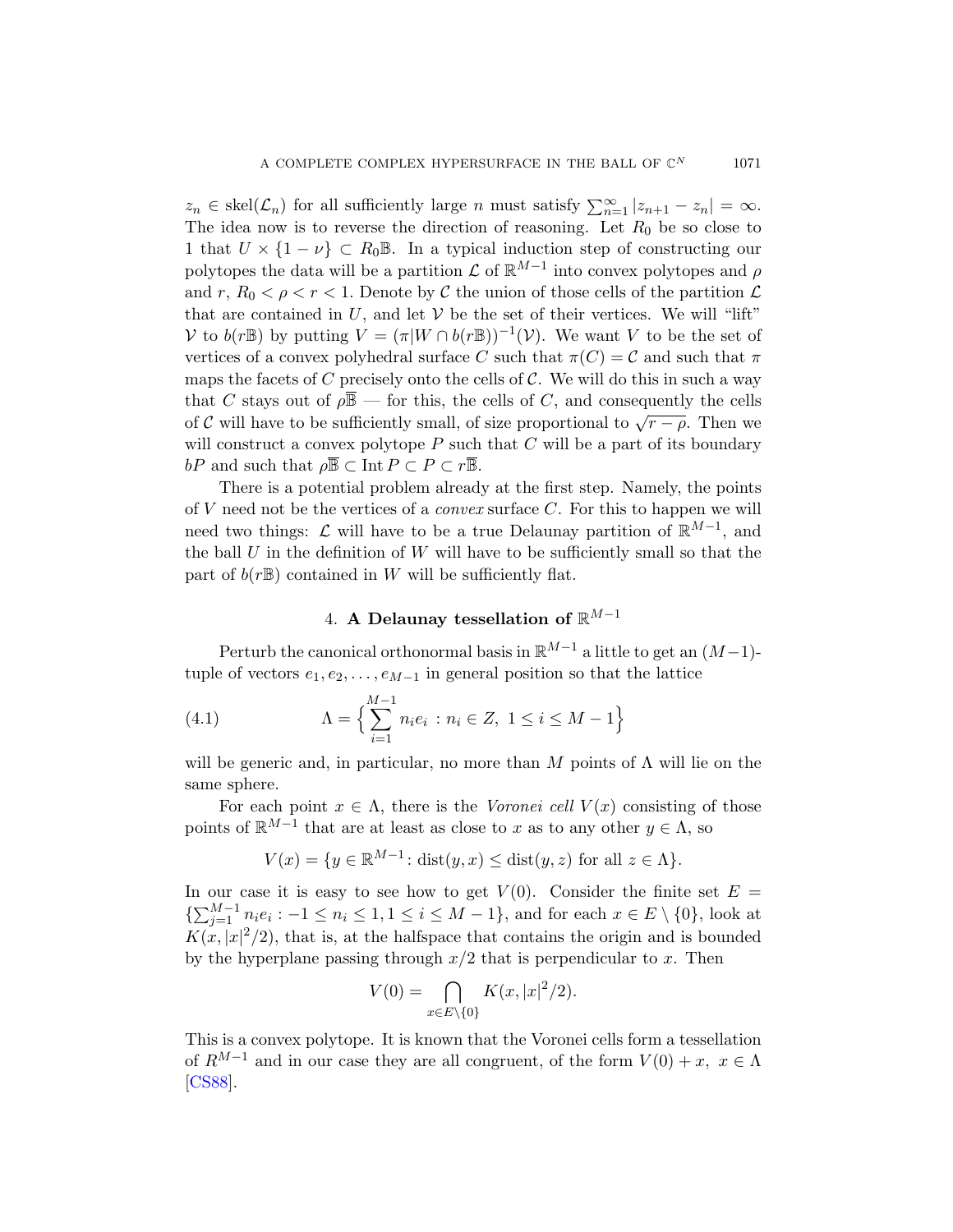There is a *Delaunay cell* for each point that is a vertex of a Voronei cell. It is the convex polytope that is the convex hull of the points in  $\Lambda$  closest to that point — these points are all on a sphere centered at this point. In our case, when there are no more than M points of  $\Lambda$  on a sphere, Delaunay cells are  $(M-1)$ -simplices. Delaunay cells form a tessellation of  $R^{M-1}$  [CS88]. It is a true Delaunay tessellation; that is, for each cell, the circumsphere of each cell S contains no other points of  $\Lambda$  than the vertices of S. We shall denote by  $\mathcal{D}(\Lambda)$  the family of all simplices — cells of the Delaunay tessellation for the lattice Λ.

By periodicity there are only finitely many simplices  $S_1, \ldots, S_\ell$  such that every other simplex of  $\mathcal{D}(\Lambda)$  is of the form  $S_i + w$  where  $w \in \Lambda$  and  $1 \leq i \leq \ell$ . It is then clear by periodicity that there is an  $\eta > 0$  such that for every simplex  $S \in \mathcal{D}(\Lambda)$  in  $\eta$ -neighborhood of the closed ball bounded by the circumsphere of S, there are no other points of  $\Lambda$  than the vertices of S.

We shall typically replace the lattice  $\Lambda$  by the lattice  $\Lambda + q = \{x + q : x \in \Lambda\}$ where  $q \in \mathbb{R}^{M-1}$  or, more generally, by the lattice  $\sigma(\Lambda + q)$  where  $\sigma > 0$  is small. Again, we shall denote by  $\mathcal{D}(\sigma(\Lambda + q))$  the family of all simplices - cells of the Delaunay tessellation for  $\sigma(\Lambda + q)$ . These are the simplices of the form  $\sigma(S+q)$ where  $S \in \mathcal{D}(\Lambda)$ . Passing from  $\Lambda$  to  $\sigma(\Lambda + q)$  everything in the reasoning will change proportionally. In particular, for every simplex  $S \in \mathcal{D}(\sigma(\Lambda + q))$  in  $(\sigma \eta)$ -neighborhood of the closed ball bounded by the circumsphere of S, there will be no other points of  $\sigma(\Lambda + q)$  than the vertices of S. We shall also need the notion of the *skeleton* of the Delaunay tessellation for  $\sigma(\Lambda + q)$ . This is what remains after we remove the interiors of all  $S \in \mathcal{D}(\sigma(\Lambda + q))$ , hence

$$
skel(\mathcal{D}(\sigma(\Lambda + q))) = \bigcup_{S \in \mathcal{D}(\sigma(\Lambda + q))} [S \setminus \text{Int } S] = \mathbb{R}^{M-1} \setminus \big[\bigcup_{S \in \mathcal{D}(\sigma(\Lambda + q))} \text{Int } S\big].
$$

<span id="page-5-1"></span>The author is grateful to John M. Sullivan who suggested the use of a generic lattice for our purpose here.

# 5. Lifting the lattice from  $\mathbb{R}^{M-1}$  to the sphere

Let z,  $W = U \times (1 - \nu, 1 + \nu)$  and  $\pi$  be as in Section 3. Let  $\Lambda \subset \mathbb{R}^{M-1}$  be as in (4.1).

<span id="page-5-0"></span>Fix  $R_0$ ,  $0 < R_0 < 1$ , so large that  $U \times \{1 - \nu\} \subset R_0 \mathbb{B}$ , and assume that  $R_0 < \rho < r < 1$ . The part of the sphere  $b(r \mathbb{B})$  in W can now be written as a graph of a real analytic function, call it  $\psi_r$ , so

$$
b(r\mathbb{B}) \cap W = \{(x, \psi_r(x)) \colon x \in U\},\
$$

where

(5.1) 
$$
\psi_r(x) = \psi_r(x_1, \dots, x_{M-1}) = \left(r^2 - \sum_{j=1}^{M-1} x_j^2\right)^{1/2}.
$$

Note that  $(\text{grad } \psi_r)(0) = 0, R_0 < r < 1.$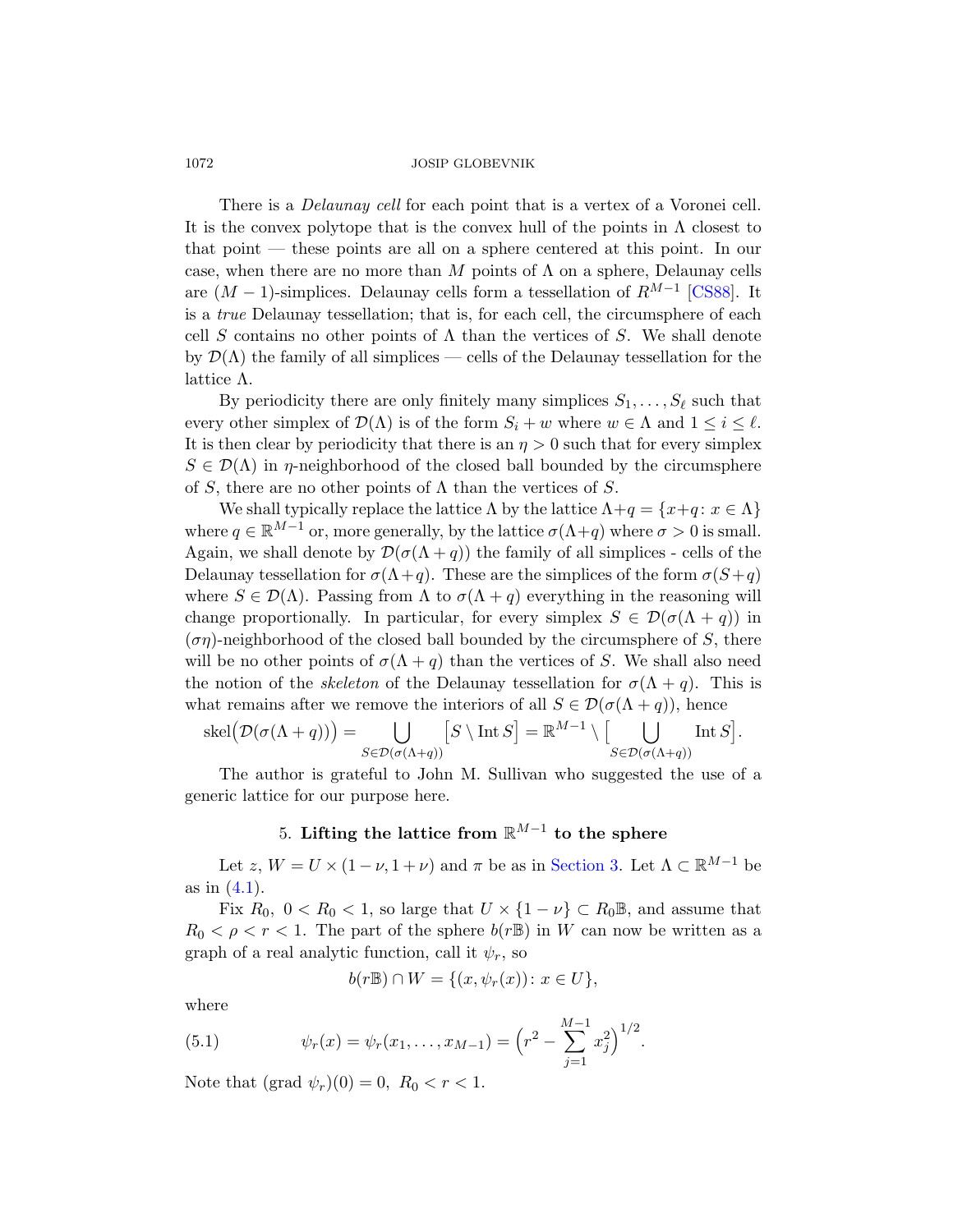The map  $\pi$  maps  $W \cap b(r\mathbb{B})$  in a one-to-one way onto U. We shall "lift"  $(\sigma \Lambda)$  from U to  $b(r\mathbb{B}) \cap W$  by the inverse of this map, that is, by the map  $x \mapsto$  $(x, \psi_r(x))$ . We want to get a convex polyhedral surface C with vertices  $w =$  $(v, \psi_r(v))$ , where v are the vertices of those cells of the Delaunay tessellation for σΛ that are contained in U, and we want that π maps the facets of the surface C precisely onto the Delaunay cells of  $\sigma \Lambda$  contained in U. Let us describe the conditions for this to happen. Let  $S$  be a simplex of the Delaunay tessellation for  $\sigma \Lambda$ . Let  $v_1, \ldots, v_M$  be the vertices of S. We want that the simplex with vertices  $w_j = (v_j, \psi(v_j)), 1 \leq j \leq M$ , is a facet of a convex poyhedral surface. For this to happen, all other points  $w = (v, \psi_r(v)), v \in \sigma \Lambda \cap U, v \neq v_1, \ldots, v_M$ , must lie in the open halfspace bounded by the hyperplane  $\Pi$  through  $w_i$ ,  $1 \leq$  $j \leq M$ , which contains the origin; that is, they must lie on  $b(r\mathbb{B})$  outside the "small" sphere  $\Gamma = \Pi \cap b(r \mathbb{B})$ . Since  $\pi | W \cap b(r \mathbb{B})$  is one-to-one, this happens if [and only if](#page-4-0) the points  $v \in \sigma \Lambda$  that are the vertices of the Delaunay cells of  $\sigma \Lambda$ contained in U and are different from  $v_1, \ldots, v_M$ , are outside the projection  $\pi(\Gamma)$ , an ellipsoid in  $\mathbb{R}^{M-1}$ .

<span id="page-6-0"></span>As we shall see, this will happen for all such simplices S if the ball  $U \subset$  $\mathbb{R}^{M-1}$  centered at the origin is small enough so that the the gradient of  $\psi_r$  and thus the Li[psch](#page-4-1)itz constant of  $\psi_r$  is small enough on U. The choice of U will depend only on  $\eta$  from Section 4, and the same reasoning will work for any  $\sigma > 0$ .

LEMMA 5.1. Let  $\pi: \mathbb{R}^M \to \mathbb{R}^{M-1}$  be the standard projection  $\pi(x_1, \ldots, x_M) = (x_1, \ldots, x_{M-1}).$ 

Let  $\Lambda$  be the lattice in  $\mathbb{R}^{M-1}$  as in (4.1), and let  $\eta > 0$ . There is a constant  $\omega >$ 0 such that for every  $\sigma > 0$ , the following holds. Let  $S \subset \mathbb{R}^{M-1}$  be a simplex belonging to  $\mathcal{D}(\sigma \Lambda)$ . Suppose that  $\psi$  is a Lipschitz function in a neighborhood of S with Lipsc[hitz constant](#page-6-0)  $\leq \omega$ . Let  $v_1, \ldots, v_M$  be the vertices of S, and let  $w_1, \ldots, w_M$  be the points in  $\mathbb{R}^M$  given by  $w_j = (v_j, \psi(v_j)), 1 \leq j \leq M$ . Let  $\Pi$  be the hyperplane in  $\mathbb{R}^M$  containing the points  $w_1, \ldots, w_M$  and let Γ be the sphere in  $\Pi$  containing these points; that is, let  $\Gamma$  be the circumsphere of the  $(M-1)$ -simplex in  $\Pi$  with vertices  $w_1, \ldots, w_M$ . Then  $\pi(\Gamma)$  is contained in the  $(\sigma \eta)$ -neighborhood of the circumsphere of the simplex S.

# 6. Proof of Lemma 5.1

Let  $S \in \mathcal{D}(\Lambda)$ , and let  $\eta > 0$ . If we replace  $\psi$  with  $\psi + c$ , where c is a constant, Π will change to  $\Pi + (0, c)$ , Γ to  $\Gamma + (0, c)$ , and consequently  $\pi(\Gamma)$ will not change. Thus,  $\pi(\Gamma)$  remains unchanged if we subtract  $\psi(v_M)$  from each  $\psi(v_i)$ ,  $1 \leq j \leq M$ . Thus,  $\pi(\Gamma)$  will be determined precisely once we know  $\beta_1 = \psi(v_1) - \psi(v_M), \ldots, \beta_{M-1} = \psi(v_{M-1}) - \psi(v_M)$ . We shall show that  $\pi(\Gamma)$  changes continuously with  $(\beta_1, \cdots, \beta_{M-1})$  near  $(0, 0, \ldots, 0)$  if  $w_1 =$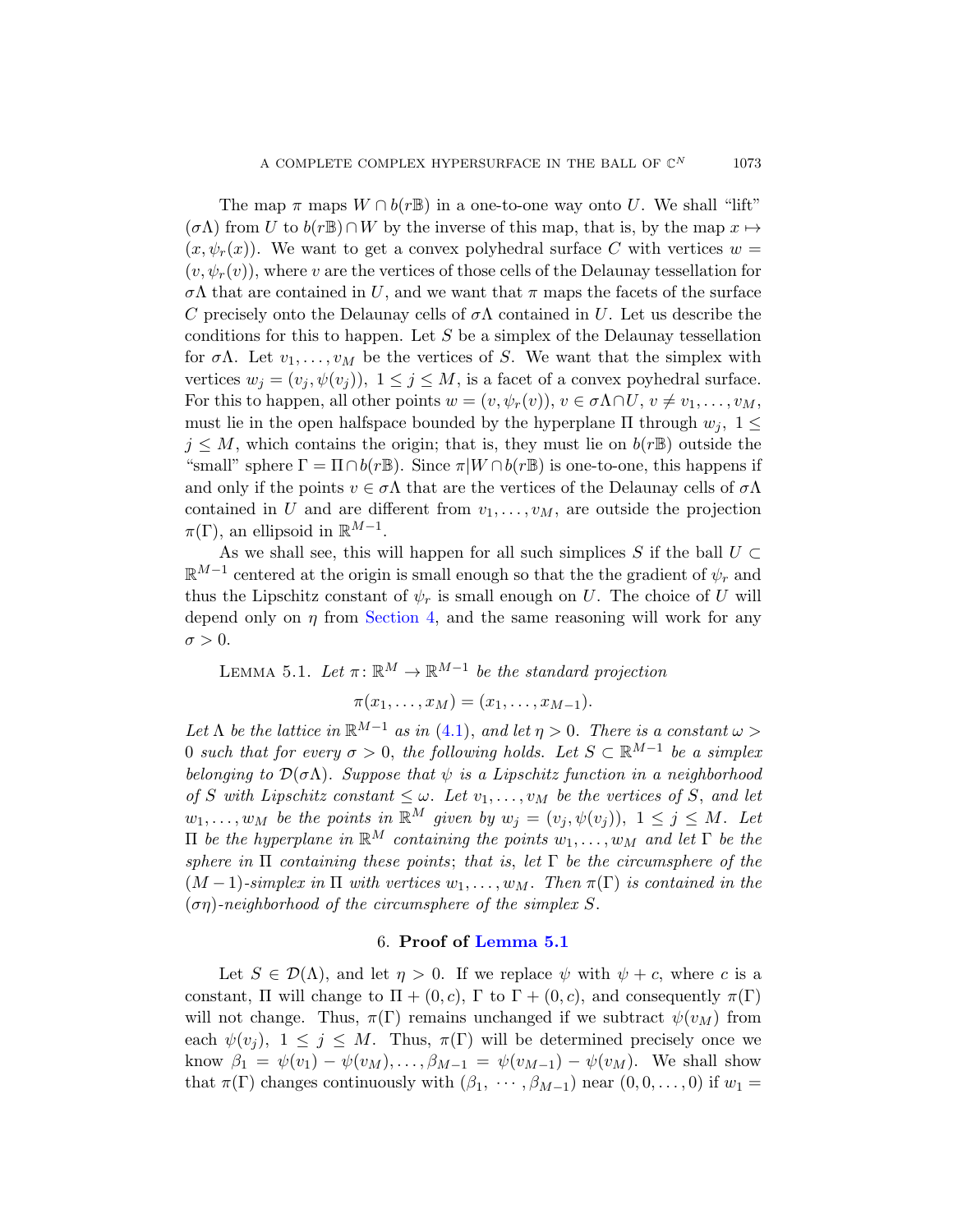$(v_1, \beta_1), \ldots, w_{M-1} = (v_{M-1}, \beta_{M-1})$  and  $w_M = (v_M, 0)$ . Note that when  $\beta_1 =$  $\cdots = \beta_{M-1} = 0$ , then  $\Gamma = \pi(\Gamma)$  is the circumsphere of S in  $\mathbb{R}^{M-1}$ . Let  $w_0 = (w_{01}, \ldots, w_{0,M-1}, 1)$  be the vector in  $\mathbb{R}^M$  perpendicular to  $\Pi$  whose last component equals 1. So  $w_0$  must be perpendicular to  $w_j - w_M$ ,  $1 \le j \le M-1$ , so  $\langle w_j - w_M | w_0 \rangle = 0$   $(1 \le j \le M - 1)$  which, if  $v_j = (v_{j1}, \ldots, v_{j,M-1}), 1 \le j \le M - 1$  $j \leq M - 1$ , is the system of linear equations

$$
(v_{j1} - v_{M1})w_{01} + \cdots + (v_{j,M-1} - v_{M,M-1})w_{0,M-1} = -\beta_j \quad (1 \le j \le M-1).
$$

This is a system of  $M-1$  linear equations for  $M-1$  unknowns  $w_{01}, \ldots, w_{0,M-1}$ whose matrix is nonsingular since, S being a  $(M - 1)$ -simplex, the vectors  $v_j - v_M$ ,  $1 \leq j \leq M - 1$ , are linearly independent. Its solution depends linearly on  $(\beta_1, \ldots, \beta_{M-1})$ . When  $\beta_1 = \cdots = \beta_{M-1} = 0$  the solution is the zero vector. In this case  $w_0 = (0, \ldots, 0, 1)$ . Let  $z = (z_1, \ldots, z_M)$  be the center of the sphere in  $\Pi$  that contains  $w_1, \ldots, w_M$ . Then z is in  $\Pi$ , and so

$$
(6.1) \t\t\t \langle z - w_M | w_0 \rangle = 0.
$$

Further, for each i,  $1 \le i \le M-1$ , z is at equal distance from  $w_i$  and  $w_M$ , so z is contained in the hyperplane in  $\mathbb{R}^M$  that passes through the midpoint of the segment joining  $w_i$  and  $w_M$ , and it is perpendicular to this segment, so z must satisfy

$$
\langle [z-(w_i+w_M)/2] | [w_i-w_M] \rangle = 0.
$$

Thus,

$$
\langle z | [w_i - w_M] \rangle = (1/2) \langle [w_i + w_M] | [w_i - w_M] \rangle \quad (1 \le i \le M - 1).
$$

Together with (6.1) this becomes the following system of linear equations for  $z_1, \ldots, z_M$ :

$$
z_1(v_{i1} - v_{M1}) + \dots + z_{M-1}(v_{i,M-1} - v_{M,M-1}) + z_M\beta_i
$$
  
=  $(|w_i|^2 - |w_M|^2)/2$   $(1 \le i \le M - 1),$   

$$
z_1w_{01} + \dots + z_{M-1}w_{0,M-1} + z_M = v_{M1}w_{01} + \dots + v_{M,M-1}w_{0,M-1}.
$$

Its matrix

$$
\begin{bmatrix} v_{11} - v_{M1} & \dots & v_{1,M-1} - v_{M,M-1} & \beta_1 \\ \dots & \dots & \dots \\ v_{M-1,1} - v_{M1} & \dots & v_{M-1,M-1} - v_{M,M-1} & \beta_{M-1} \\ w_{01} & \dots & w_{0,M-1} & 1 \end{bmatrix}
$$

is nonsingular for  $\beta_1 = \cdots = \beta_{M-1} = 0$  when  $w_{01} = \cdots = w_{0,M-1} = 0$ . The matrix depends continuously on  $(\beta_1, \ldots, \beta_{M-1})$  and so do the right sides  $(1/2)(|v_i|^2 - |v_M|^2 + \beta_i^2), \ 1 \le i \le M - 1, \text{ and, since } w_0 \text{ depends continuous.}$ ously on  $(\beta_1, \ldots, \beta_{M-1})$ , also  $v_{M1}w_{01} + \cdots + v_{M,M-1}w_{0,M-1}$  depends continuously on  $(\beta_1, \ldots, \beta_{M-1})$ . So the solution  $z = (z_1, \ldots, z_M)$ , the center of the sphere Γ, depends continuously on  $(\beta_1, \ldots, \beta_{M-1})$  near  $(0, 0, \ldots, 0)$  and so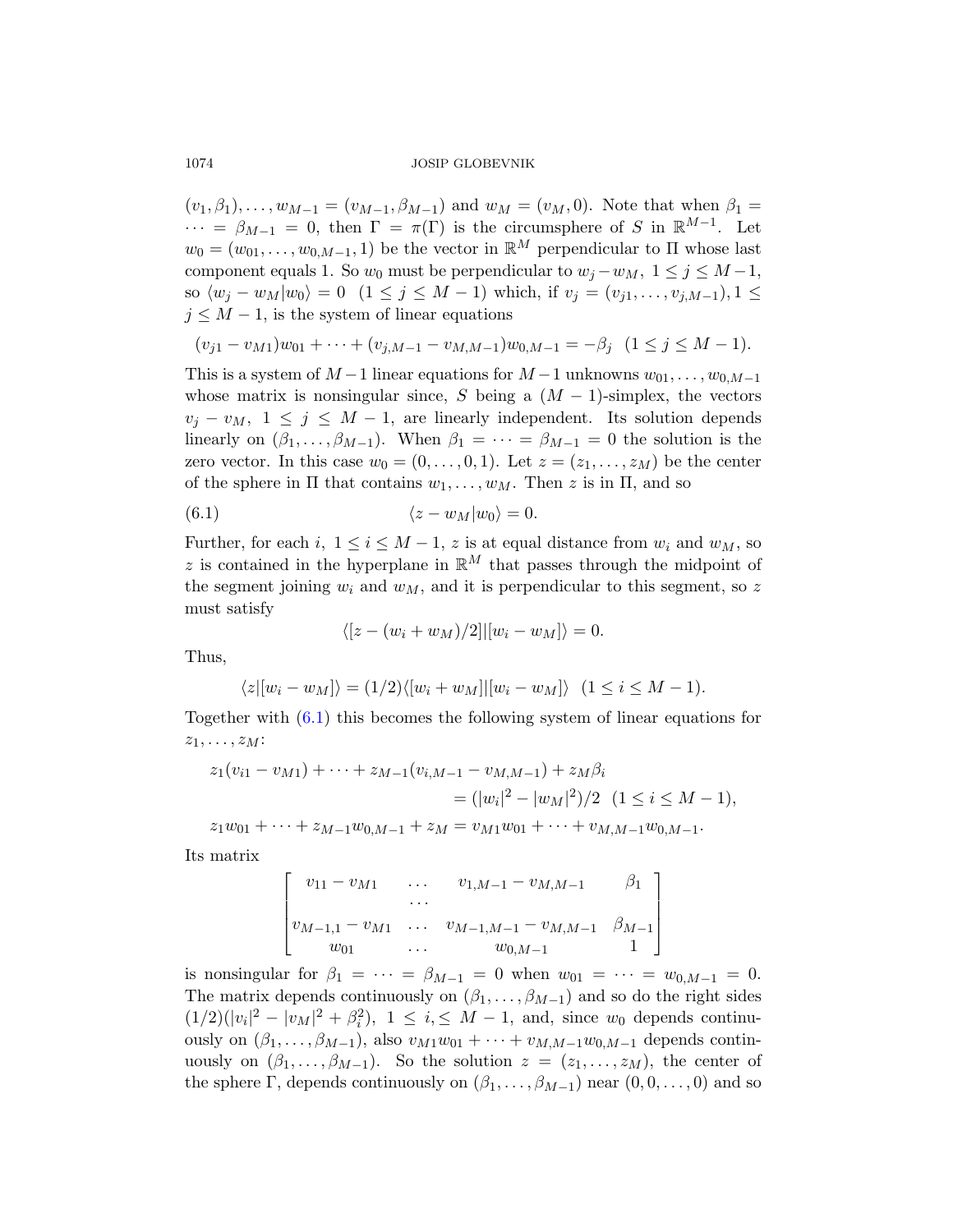does its radius  $|z - w_M| = ((z_1 - v_1)^2 + \cdots + (z_{M-1} - v_{M-1})^2 + z_M^2)^{1/2}.$ Recall that  $\Pi$  passes through  $w_M = (v_M, 0)$  and its perpendicular direction  $w_0$  changes continuously with  $(\beta_1, \ldots, \beta_{M-1})$  so  $\Pi$  changes continuously with  $(\beta_1, \ldots, \beta_{M-1})$ . We have seen that the center z of the sphere  $\Gamma$  in  $\Pi$ and its radius also change continuously with  $(\beta_1, \ldots, \beta_{M-1})$  near  $(0, 0, \ldots, 0)$ . Thus,  $\pi(\Gamma)$  changes continuously with  $(\beta_1, \ldots, \beta_{M-1})$  near the origin where  $\pi(\Gamma) = \Gamma$  is the circumsphere of S when  $\beta_1 = \beta_2 = \cdots = \beta_{M-1} = 0$ . Thus,  $\pi(\Gamma)$  is contained in the *η*-neighborhood of the circumsphere of the simplex S in  $\mathbb{R}^{M-1}$  provided that  $\psi(v_1) - \psi(v_M)$ , ...,  $\psi(v_{M-1}) - \psi(v_M)$  are small enough. If  $\psi$  is a Lipschitz function with the Lipschitz constant  $\omega$ , then  $|\psi(v_i) - \psi(v_M)| \leq \omega |v_i - v_M|$ ,  $1 \leq i \leq M-1$ , so there is an  $\omega$  such that if  $\psi$  is a Lipschitz function with the Lipschitz constant not exceeding  $\omega$ , then  $\pi(\Gamma)$  is contained in the  $\eta$ -neighborhood of the circumsphere of the simplex S. Recall that every simplex in  $\mathcal{D}(\Lambda)$  is of the form  $S_i + x, 1 \leq i \leq \ell, x \in \Lambda$ . Repeating the reasoning above for each  $S_i$ ,  $1 \leq i \leq \ell$ , we get the Lipschitz constant that works for every simplex S in  $\mathcal{D}(\Lambda)$ . This completes the proof for  $\sigma = 1$ .

Now, let  $\sigma > 0$  be arbitrary and let  $S \subset \mathbb{R}^{M-1}$  be a simplex in  $\mathcal{D}(\sigma \Lambda)$ . Let  $\psi$  be a Lipschitz function with Lipschitz constant not exceeding  $\omega$  in a neighborhood of S, so its graph is given by  $x_M = \psi(x_1, \ldots, x_{M-1})$ . Introduce new coordinates  $X_1, \ldots, X_M$  in  $\mathbb{R}^M$  by  $x_j = \sigma X_j$ ,  $1 \leq j \leq M$ . In new coordinates we have  $\sigma X_M = \psi(\sigma X_1, \ldots, \sigma X_{M-1}),$  so  $X_M = \Psi(X_1, \ldots, X_{M-1}) =$  $(1/\sigma)\psi(\sigma X_1,\ldots,\sigma X_{M-1})$ . Both  $\psi$  and  $\Psi$  are Lipschitz functions with the same Lipschitz constants, so in new coordinates  $\Psi$  is a Lipschitz function in a neighborhood of S which, in new coordinates, belongs to  $\mathcal{D}(\Lambda)$ . Thus, apply[ing](#page-4-1) the first part of the p[roof we see](#page-4-0) that in new coordinates  $\pi(\Gamma)$  is contained [in](#page-6-0) the  $\eta$ -neighborhood of the circumsphere of S. In follows that in old coordinates  $\pi(\Gamma)$  is contained in the  $(\sigma \eta)$ -neighborhood of the circumsphere of S. This completes the proof.

#### 7. Polyhedral convex surface conta[ined](#page-5-0) in a spherical shell

Let  $\Lambda$  be as in (4.1), let  $\eta > 0$  be as in Section 4, and let  $\omega$  be the one given by Lemma 5.1. Again let  $W = U \times (1 - \nu, 1 + \nu)$ , where  $\nu > 0$ is small and U is a small open ball centered at the origin in  $\mathbb{R}^{M-1}$ , and let  $R_0 < 1$  $R_0 < 1$  be so large that  $U \times \{1 - \nu\} \subset R_0 \mathbb{B}$ . For every  $r, R_0 < r < 1$ ,  $W \cap b(r\mathbb{B}) = \{(x, \psi_r(x)) : x \in U\}$ , where the function  $\psi_r$  is as in (5.1). We have  $(\text{grad}(\psi_r))(x) = -(r^2 - |x|^2)^{-1/2}x \quad (x \in U)$  so we may, passing to a smaller U if necessary, assume that  $|(\text{grad}\psi_r)(x)| \leq \omega$   $(x \in U, R_0 < r < 1)$  so that for each r,  $R_0 < r < 1$ ,  $\psi_r$  is a Lipschitz function on U with Lipschitz constant not exceeding  $\omega$ .

Let  $\sigma > 0$  be small, and let  $R_0 < r < 1$ . Let  $\psi_r$  be as in (5.1). Then  $x \mapsto \Psi_r = (x, \psi_r(x))$  is a one-to-one map from U onto  $W \cap b(r\mathbb{B})$ . We now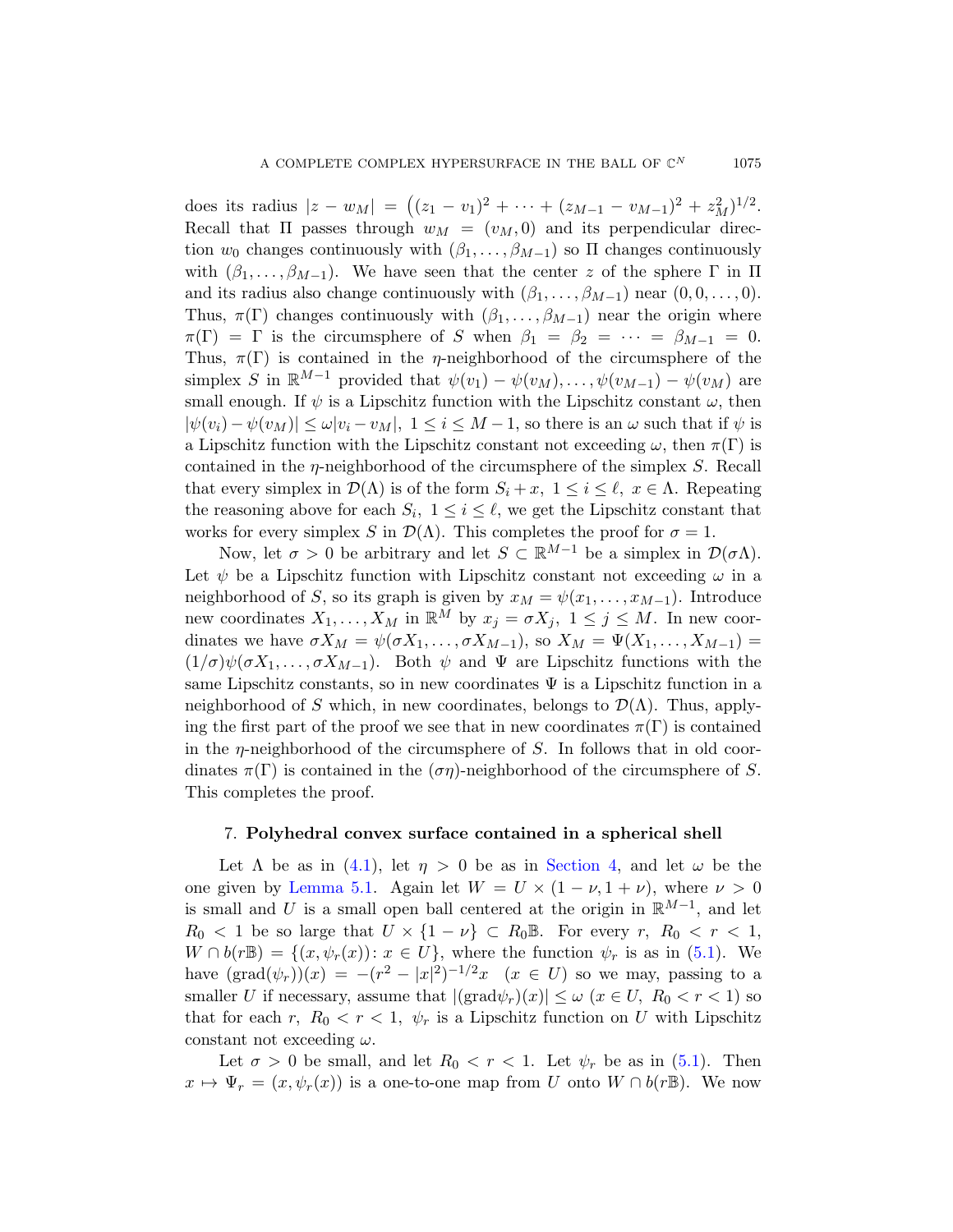look at the points  $\Psi_r(x), x \in (\sigma \Lambda) \cap U$  and want to see them as vertices of a convex polyhedral hypersurface in  $\mathbb{R}^M$ .

Consider a simplex  $S \in \mathcal{D}(\sigma \Lambda)$  that is contained in U. Let  $v_1, \ldots, v_M$  be its vertices. We can extend the restriction of the function  $\psi_r$  to this set of vertices to a function  $\varphi_r$  on all S by putting

$$
\varphi_r\Big(\sum_{j=1}^M \alpha_j v_j\Big) = \sum_{j=1}^M \alpha_j \psi_r(v_j) \quad \left(0 \le \alpha_j \le 1, \ 1 \le j \le M, \ \sum_{j=1}^M \alpha_j = 1\right)
$$

to get an affine function  $\varphi_r$  on S so that  $x \mapsto \Phi_r(x) = (x, \varphi_r(x))$  is an affine map mapping S to  $\Phi_r(S)$ , the simplex with vertices  $\Psi_r(v_1), \ldots, \Psi_r(v_M)$ . We do this for every simplex  $S \in \mathcal{D}(\sigma \Lambda)$  that is contained in U. Thus, we get a piecewise linear function  $\varphi_r$  on the union of the simplices  $S \in \mathcal{D}(\sigma \Lambda)$  contained in U and so the union  $C_r(\sigma)$  of all these  $\Phi_r(S)$ , the graph of the function  $\varphi_r$ , is then a polyhedral surface in  $\mathbb{R}^M$ . We shall show that the function  $\varphi_r$  is convex so that  $C_r(\sigma)$  is a co[nvex polyhed](#page-6-0)ral surface. Later we shall show that the part of  $C_r(\sigma)$  contained in  $W_0 = U_0 \cap (1 - \nu, 1 + \nu)$  with  $U_0$  being a ball in  $R^{M-1}$ centered at the origin, strictly smaller than  $U$ , is a part of the boundary  $bP$  of a suitable convex polytope P.

Given  $S \in \mathcal{D}(\sigma \Lambda)$ ,  $S \subset U$ , let  $\Pi$  be the hyperplane in  $\mathbb{R}^M$  that contains  $\Phi_r(S)$ . Then  $\Pi \cap b(r\mathbb{B})$  is the sphere in  $\Pi$  that is the circumsphere of  $\Phi_r(S)$ , which was denoted by Γ in Section 5. By Lemma 5.1,  $\pi(\Gamma)$  is contained in the  $(\sigma \eta)$ -neighborhood of the circumsphere of S in  $\mathbb{R}^{M-1}$ . We know that the ση-neighborhood of the closed ball in  $\mathbb{R}^{M-1}$  bounded by the circumsphere of S contains no other points of  $\sigma \Lambda$  than the vertices of S, which implies that all points of  $\Psi_r(U \cap (\sigma \Lambda))$  other than the vertices of  $\Phi_r(S)$  lie outside of the small "spherical cap" that  $\Pi$  cuts out of  $b(r\mathbb{B})$ , that is, outside of the "small" part of  $b(r\mathbb{B})$  bounded by Γ. This shows that all other vertices of the simplices in  $C_r(\sigma)$  that are not the vertices of  $\Phi_r(S)$  are contained in the *open* halfspace of  $\mathbb{R}^M$  bounded by  $\Pi$  that contains the origin. Thus,  $\Phi_r(S)$  is a facet of  $C_r(\sigma)$ . Since this holds for every  $S \in \mathcal{D}(\sigma \Lambda), S \subset U$ , it follows that the surface  $C_r(\sigma)$ is convex.

<span id="page-9-0"></span>The simplices  $\Phi_r(S)$  where  $S \in \mathcal{D}(\sigma \Lambda)$ ,  $S \subset U$ , have all their vertices on  $b(r\mathbb{B})$ . We want to estimate how far into r $\mathbb{B}$  they reach. To do this, we need the following

PROPOSITION 7.1. Let  $0 < r < 1$ , let  $a \in b(r\mathbb{B})$ , and let  $A \subset b(r\mathbb{B})$  be a set such that  $|x - a| \leq \gamma$  for all  $x \in A$ , where  $\gamma < r$ . Then the convex hull of A misses  $\rho \bar{\mathbb{B}}$  where  $\rho = r - \frac{\gamma^2}{2r}$  $\frac{\gamma^2}{2r}$ .

*Proof.* A is contained in  $\{x \in b(r\mathbb{B}) : |x - a| \leq \gamma\}$ . With no loss of generality assume that  $a = (r, 0, \ldots, 0)$ . Then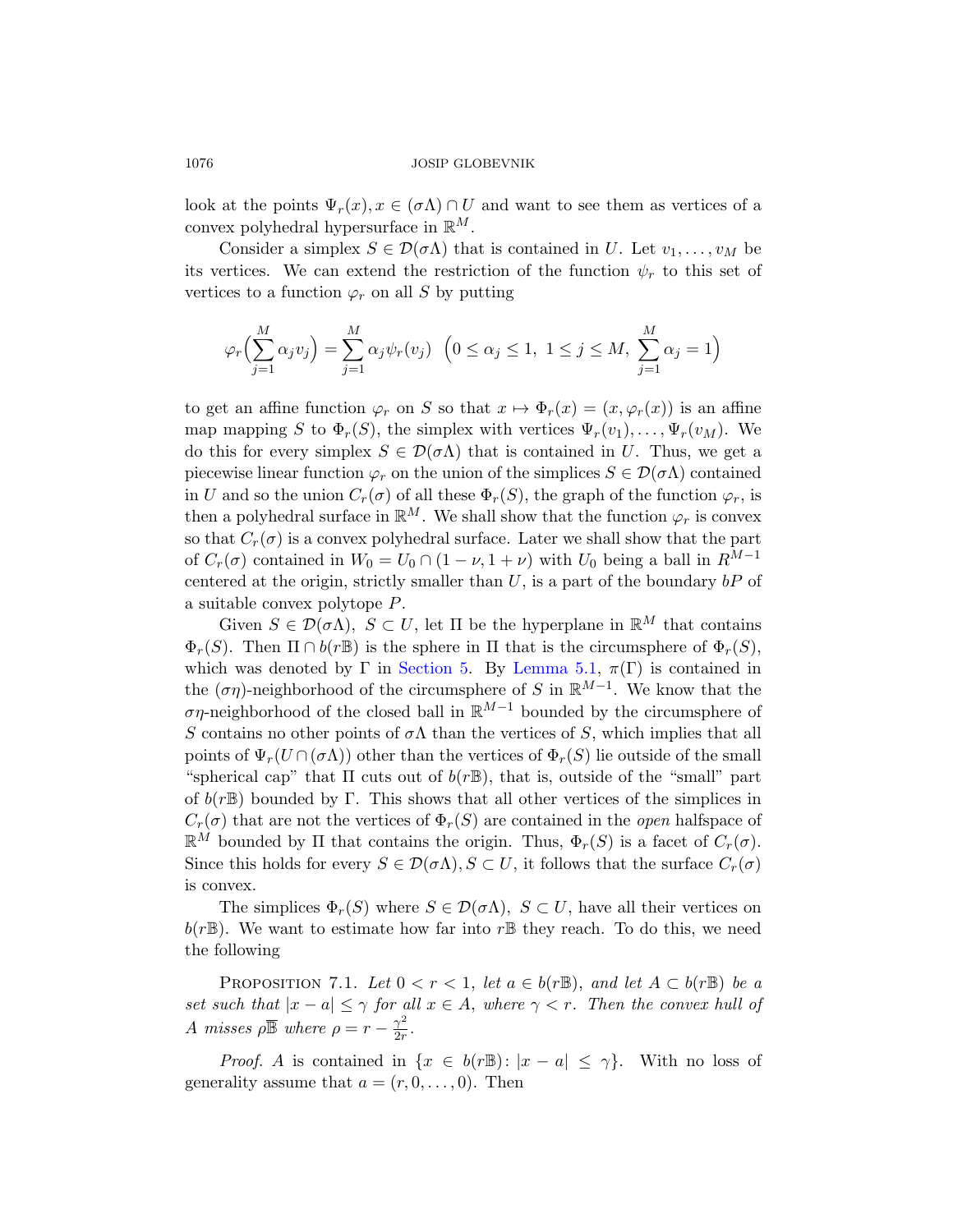$$
A \subset \{x \in b(r\mathbb{B}) : (x_1 - r)^2 + x_2^2 + \dots + x_M^2 \le \gamma^2\}
$$
  
\n
$$
\subset \{x \in b(r\mathbb{B}) : r^2 - 2x_1r + r^2 \le \gamma^2\}
$$
  
\n
$$
= \{x \in b(r\mathbb{B}) : 2r^2 - 2x_1r < \gamma^2\}
$$
  
\n
$$
= \left\{x \in b(r\mathbb{B}) : x_1 > r - \frac{\gamma^2}{2r}\right\}
$$
  
\n
$$
\subset \left\{x \in r\mathbb{B} : x_1 > r - \frac{\gamma^2}{2r}\right\}.
$$

The last set is [a convex set tha](#page-9-0)t contains A and misses  $\rho \overline{\mathbb{B}}$ , which completes the proof.  $\Box$ 

Denote by d the length of the longest edge of simplices in  $\mathcal{D}(\Lambda)$  so that σd is the length of the longest edge of the simplices in  $\mathcal{D}(\sigma \Lambda)$ . Since  $\psi_r$  is a Lipschitz function with the Lipschitz constant not exceeding  $\omega$ , the length of the longest edge of the simplices  $\Phi_r(S)$  where  $S \in \mathcal{D}(\sigma \Lambda)$ ,  $S \subset U$ , does of the longest edge of the simplices  $\Phi_r(s)$  where  $s \in D(\delta \Lambda)$ ,  $s \subset \delta$ , does not exceed  $\sqrt{1 + \omega^2} \sigma d$ . Now, we use Proposition 7.1. If  $R_0 < r < 1$ , then  $r-\frac{\gamma^2}{2r} > r-\frac{\gamma^2}{2R}$  $\frac{\gamma^2}{2R_0}$ . Thus, putting

$$
\lambda = \frac{(1 + \omega^2)d^2}{2R_0},
$$

we get the following

PROPOSITION 7.2. If  $R_0 < r < 1$ , then the simplices  $\Phi_r(S)$ , where  $S \subset$  $\mathcal{D}(\sigma \Lambda), S \subset U$ , miss  $\rho \overline{\mathbb{B}}$  where  $\rho = r - \sigma^2 \lambda$ .

#### 8. A convex polytope with a prescribed part of the boundary

We keep the meaning of  $R_0$ ,  $U$ ,  $d$  and  $\lambda$ . Recall that  $U$  is an open ball in  $\mathbb{R}^{M-1}$  centered at the origin. Let μ be its radius. Let 0 < μ<sub>0</sub> < μ<sub>1</sub> < μ<sub>2</sub> <  $\mu_3 < \mu$ , and let  $U_i = \{x \in \mathbb{R}^{M-1} : |x| < \mu_i\}$ ,  $W_i = U_i \times (1 - \nu, 1 + \nu)$ ,  $0 \le i \le 3$ . Choose  $\sigma_0 > 0$  so small that

$$
\mathcal{L}^{\mathcal{L}}(\mathcal{L}^{\mathcal{L}})
$$

(8.1) 
$$
\sigma_0 d < \min\{\mu - \mu_3, \mu_3 - \mu_2, \mu_2 - \mu_1, \mu_1 - \mu_0\}.
$$

Then, since the maximal edge length of simplices in  $\mathcal{D}(\sigma \Lambda)$  equals  $\sigma d$ , it follows that if  $0 < \sigma < \sigma_0$ , then

- the simplices  $S \in \mathcal{D}(\sigma \Lambda)$  that meet  $U_0$  are contained in  $U_1$ ,
- the simplices  $S \in \mathcal{D}(\sigma \Lambda)$  that are contained in U cover  $U_3$ .

PROPOSITION 8.1. There is a  $\kappa > 0$  such that whenever  $R_0 \le R \le 1$  and  $R < R' < R + \kappa$ , then each hyperplane in  $\mathbb{R}^M$  that meets  $W_2 \cap (R' \overline{\mathbb{B}} \setminus R \overline{\mathbb{B}})$  and misses  $W_3 \cap R\overline{\mathbb{B}}$  misses  $R\overline{\mathbb{B}}$ .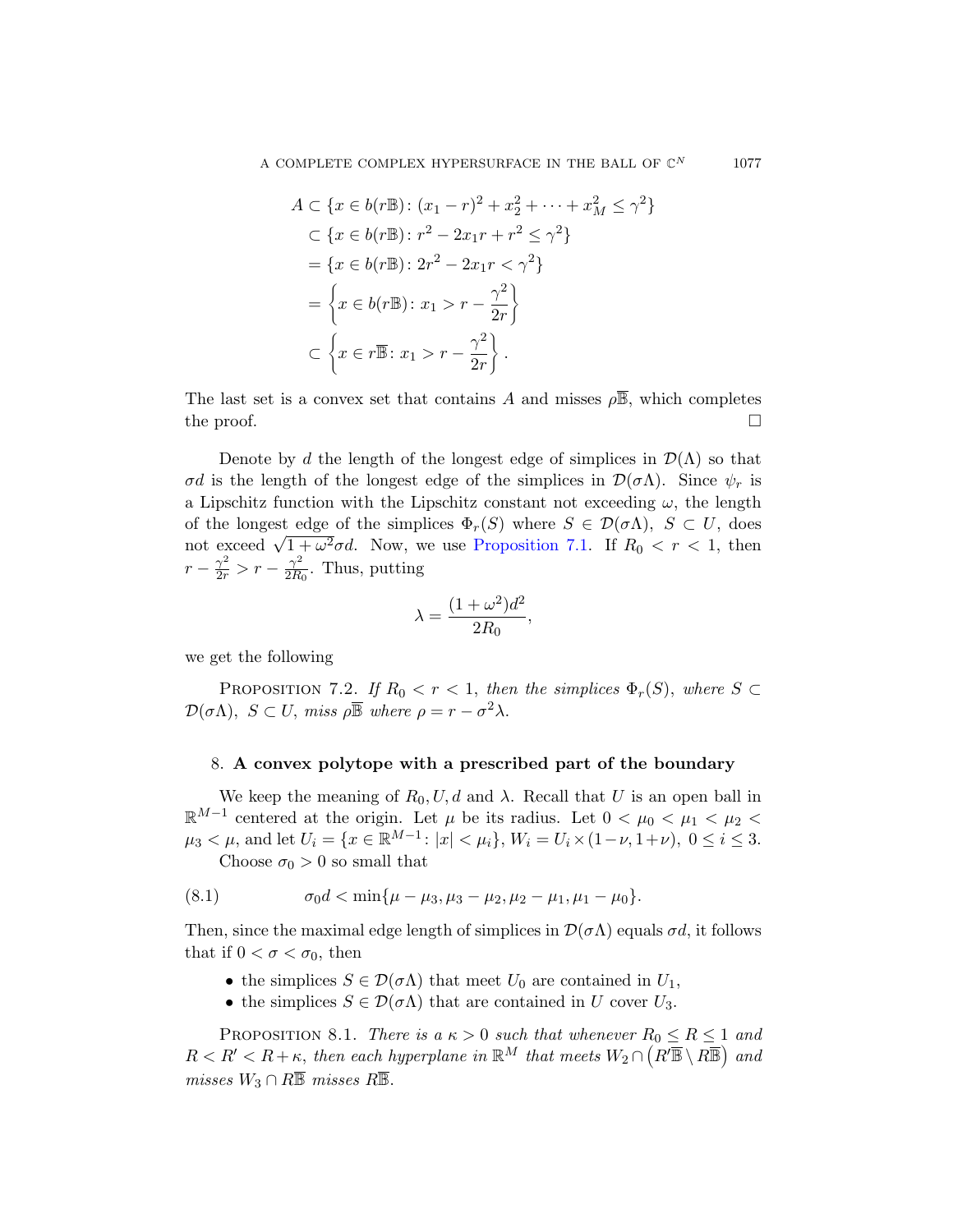*Proof.* Suppose that there is no such  $\kappa > 0$ . Then there are a sequence  $R_n, R_0 \leq R_n \leq 1 \ (n \in \mathbb{N})$ , and a sequence  $x_n \in W_2$ , such that  $|x_n| >$  $R_n$  ( $n \in \mathbb{N}$ ) and such that  $|x_n| - R_n \to 0$  as  $n \to \infty$ , and for each n, a hyperplane  $H_n$  through  $x_n$  that misses  $W_3 \cap R_n \overline{\mathbb{B}}$  and meets  $R_n \overline{\mathbb{B}} \setminus W_3$ . Since  $|x_n| - R_n \to 0$  as  $n \to \infty$  we may, passing to subsequences if necessary, with no loss of generality assume that  $R_n$  converges to an R and  $x_n$  converges to  $x \in b(R\mathbb{B}) \cap \overline{W_2}$ . Since for each n,  $H_n$  misses  $W_3 \cap R_n\overline{\mathbb{B}}$ , it follows that  $H_n$ converges to H, the hyperplane through x tangent to  $b(R\mathbb{B})$  at x. In particular,  $H \cap (R\overline{\mathbb{B}} \setminus W_3)$  is empty, so for sufficiently large  $n, H_n \cap (R_n\overline{\mathbb{B}} \setminus W_3)$  must be empty, a contradiction. This completes the proof.  $\Box$ 

With no loss of generality, passing to a smaller  $\sigma_0$  if necessary, we may assume that  $\sigma_0^2 \lambda < \kappa$ . Suppose now that  $0 < \sigma < \sigma_0$ , and let  $R_0 \le \rho < r < 1$ where  $\rho = r - \sigma^2 \lambda$ .

We know that the union  $C_r(\sigma)$  of the simplices  $\Phi_r(S)$ , where  $S \in \mathcal{D}(\sigma \Lambda)$ ,  $S \subset U$ , is a convex polyhedral surface that, by Proposition 7.2, is contained in  $r\overline{\mathbb{B}} \setminus \rho \overline{\mathbb{B}}$ . Each of these simplices  $\Phi_r(S)$  is contained in a hyperplane H. We want that these hyperplanes miss  $\rho \overline{\mathbb{B}}$ . Note that by (8.1) the simplices in  $\mathcal{D}(\sigma\Lambda)$ , contained in U, cover U<sub>3</sub>. So the function  $\varphi_r$  is well defined on U<sub>3</sub> and its graph  $C_r(\sigma) \cap W_3$  is contained in  $W_3 \cap (r\overline{\mathbb{B}} \setminus \rho \overline{\mathbb{B}})$ . The function  $\varphi_r$ is piecewise linear and convex. Thus, if  $S \in \mathcal{D}(\sigma \Lambda)$  meets  $U_2$  then, by (8.1),  $S \subset U_3$  and by the convexity of  $\varphi_r$ , the graph of  $\varphi_r|U_3$  lies on one side of the hyperplane H that contains  $\Phi_r(S)$  which, in particular, implies that H misses  $W_3 \cap \rho \overline{\mathbb{B}}$  and thus, by Proposition 8.1, H misses  $\rho \overline{\mathbb{B}}$ . This shows that the part of  $C_r(\sigma)$  contained in  $W_2$  can be described in terms of the hyperplanes that miss  $\rho \mathbb{B}$ . So we find  $x_1, \ldots, x_n \in b \mathbb{B}$  and  $\alpha_1, \ldots, \alpha_n, \ \rho < \alpha_i \leq r \ (1 \leq i \leq n),$ such that

$$
G_1 = \{ x \in \overline{\mathbb{B}} \colon \langle x | x_i \rangle \le \alpha_i, 1 \le i \le n \}
$$

<span id="page-11-0"></span>is a convex set containing  $\rho \overline{B}$  in its interior, and is such that  $W_2 \cap bG_1 =$  $W_2 \cap C_r(\sigma)$ .

PROPOSITION 8.2. Let  $R_0 < r < 1$ , let  $0 < \sigma < \sigma_0$ , and let  $\rho = r - \sigma^2 \lambda$  $> R_0$ . There is a convex polytope P which contains  $\rho \overline{\mathbb{B}}$  in its interior, such that  $bP \subset r\overline{\mathbb{B}} \setminus \rho \overline{\mathbb{B}}$ , and such that every  $\Phi_r(S)$  where  $S \in \mathcal{D}(\sigma \Lambda)$ ,  $S \subset U_1$ , is a facet of P.

Proposition 8.2 implies, in particular, that

$$
W_0 \cap \text{skel}(P) = \Phi_r(U_0 \cap \text{skel}(\mathcal{D}(\sigma \Lambda)))
$$

so that

$$
\pi\big(W_0 \cap \text{skel}(P)\big) = U_0 \cap \text{skel}\big(\mathcal{D}(\sigma \Lambda)\big).
$$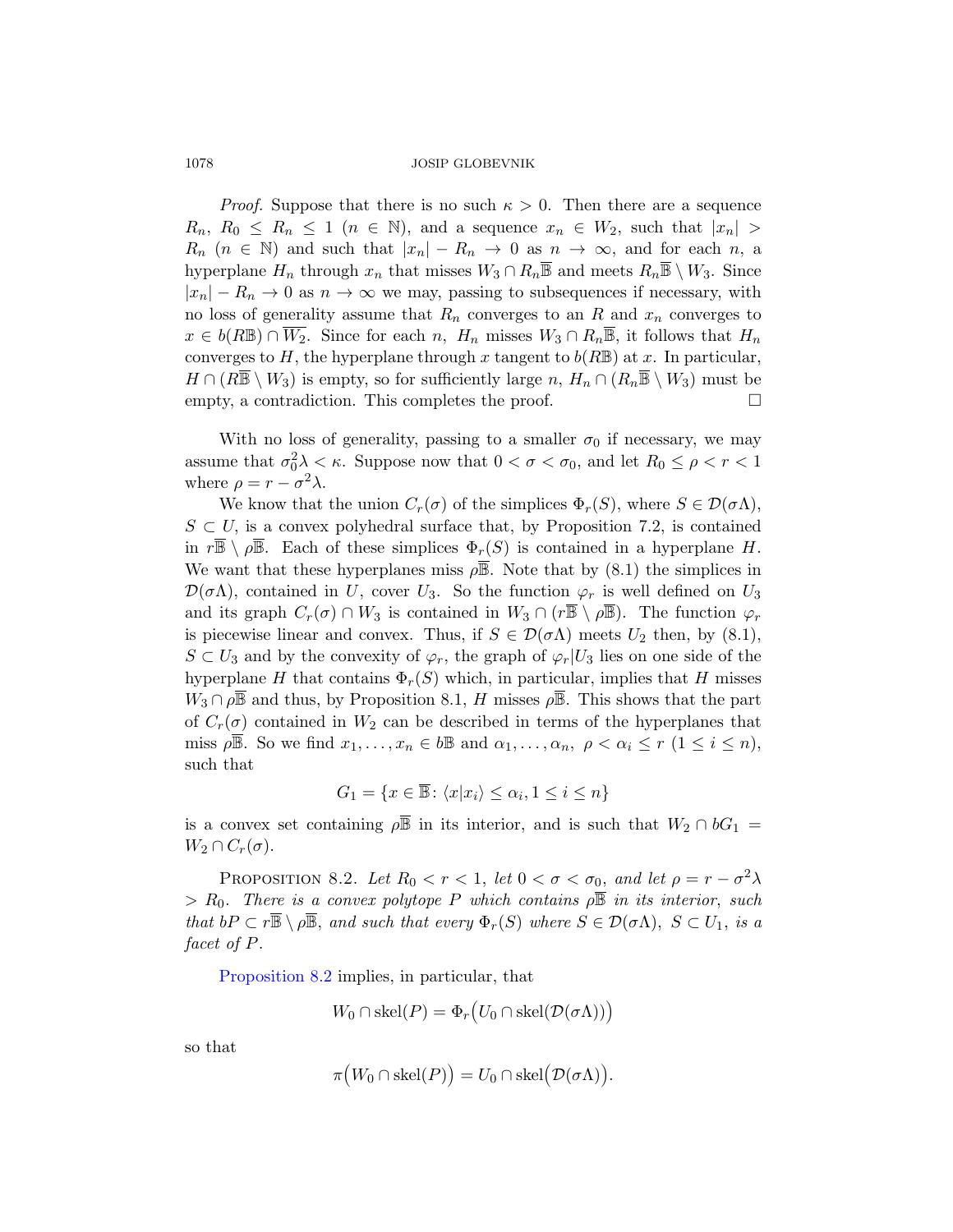<span id="page-12-0"></span>*Proof.* To prove Proposition 8.2 we will find another convex set  $G_2$  whose boundary outside  $W_2$  will be a polyhedral convex surface approximating  $b(rB)$ and such that  $W_1 \cap bG_2 = W_1 \cap r\overline{\mathbb{B}}$  and then put  $P = G_1 \cap G_2$ . To do this we first choose  $\rho_1 < r$  so close to r that if H is a hyperplane in  $\mathbb{R}^M$  passing through a point  $x \in b(\rho_1 \mathbb{B}) \setminus W_2$  tangent to  $b(\rho_1 \mathbb{B})$ , then  $H \cap W_1 \cap r\overline{B} = \emptyset$ . We will now use a finite number of these hyperplanes to modify the part of  $b(rB)$ outside  $W_1$  to get a convex polyhedral hypersurface contained in  $r\overline{\mathbb{B}} \setminus \rho_1 \mathbb{B}$  that will be a part of  $bG_2$ . To do this, we need

PROPOSITION 8.3. Let  $x, y \in b\mathbb{B}$ . Suppose that ry is in the halfspace  $\{z \in$  $\mathbb{R}^M$ :  $\langle z|x \rangle \leq \rho_1$ , that is, in the halfspace bounded by the hyperplane through  $\rho_1x$ , tangent to  $b(\rho_1\mathbb{B})$  that contains the origin. Then  $|x-y|\geq \sqrt{2(1-\rho_1/r)}$ .

*Proof.* Our assumption implies that  $\langle ry|x \rangle \leq \rho_1$  so  $\langle x|y \rangle \leq \rho_1/r$ , and so  $|y-x|^2 = 2-2\langle x|y\rangle \geq 2-2\rho_1/r = 2(1-\rho_1/r)$ , which completes the proof.  $\square$ 

Note that if  $z \in b\mathbb{B}$ , then  $\{y : \langle y|z \rangle \leq \rho_1\}$  is the halfspace bounded by the hyperplane through  $\rho_1 z$  tangent to  $b(\rho_1 \mathbb{B})$  that contains the origin.

PROPOSITION 8.4. Let S be a subset of bB. Let  $0 < \rho_1 < r$ , and let  $0 < \delta < \sqrt{2(1 - \rho_1/r)}$ . Assume that  $z_1, \ldots, z_m \in \mathcal{S}$  are such that

(8.2) 
$$
\mathcal{S} \subset \cup_{j=1}^m (z_j + \delta \mathbb{B}).
$$

[Then the co](#page-12-0)nvex polyhedron

$$
Q = \bigcap_{j=1}^{m} \{y \colon \langle y|z_j \rangle \le \rho_1\}
$$

does not meet rS.

*Proof.* Suppose that  $y \in S$  is such that  $ry \in Q$ ; that is,  $\langle ry|z_i \rangle \le \rho_1$  for all j,  $1 \leq j \leq m$ . By Proposition 8.3 it follows that  $|y - z_j| \geq \sqrt{2(1 - \rho_1/r)} > \delta$ for all  $j, 1 \leq j \leq m$ , which contradicts (8.2). This completes the proof.

We now proceed to finish the proof of Proposition 8.2. Let  $\mathcal{T} = b(r\mathbb{B})\backslash W_2$ . Choose  $\delta$ ,  $0 < \delta < \sqrt{2(1 - \rho_1/r)}$ , and then choose  $z_1, \ldots, z_m \in b\mathbb{B}$  such that

$$
\frac{1}{r}\mathcal{T} \subset \cup_{j=1}^m (z_j + \delta \mathbb{B}).
$$

Set

$$
G_2 = \{ y \in r\overline{\mathbb{B}} \colon \langle y|z_j \rangle \le \rho_1 \ (1 \le j \le m) \},\
$$

and let  $P = G_1 \cap G_2$ , so

$$
P = \{ x \in \overline{\mathbb{B}} \colon \langle x | x_i \rangle \le \alpha_i, 1 \le i \le n, \ \langle x | z_j \rangle \le \rho_1, \ 1 \le j \le m \}.
$$

By construction, P contains  $\rho \overline{B}$  in its interior. Moreover, it is easy to see that

 $P = \{x \in \mathbb{R}^M : \langle x | x_i \rangle \le \alpha_i, 1 \le i \le n, \langle x | z_j \rangle \le \rho_1, 1 \le j \le m\},\$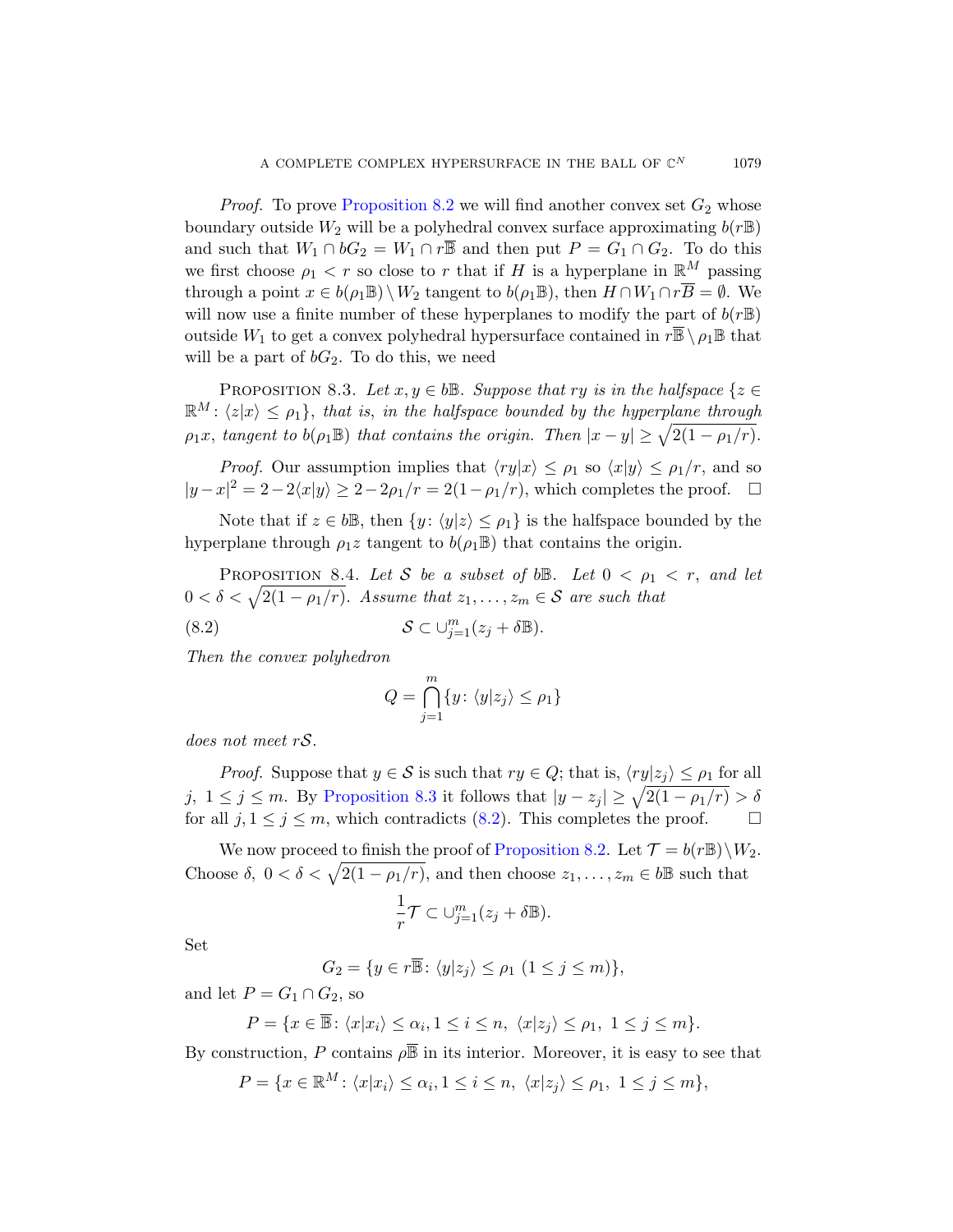<span id="page-13-2"></span>so P is a convex polytope contained in  $r\overline{\mathbb{B}}$  and, by construction, is such that every  $\Phi_r(S)$  where  $S \in \mathcal{D}(\sigma \Lambda)$ ,  $S \subset U_1$ , is a facet of P. Proposition 8.2 is proved.

It is clear that all we have done so far will work in the same way for any lattice  $\sigma(\Lambda + q)$ . Summing up what we have proved so far we get our main Lemma 8.5. Recall that  $\pi(z_1, \ldots, z_M) = (z_1, \ldots, z_{M-1}).$ 

LEMMA 8.5. There are  $R_0$ ,  $0 < R_0 < 1$ ,  $\nu > 0$ ,  $\sigma_0 > 0$ ,  $\lambda > 0$ , and a small open ball  $U_0 \subset \mathbb{R}^{M-1}$  centered at the origin, such that  $U_0 \times \{1-\nu\} \subset R_0 \mathbb{B}$ and such that if  $W_0 = U_0 \times (1 - \nu, 1 + \nu)$ , then the following holds: For each σ,  $0 < σ < σ_0$ , for each r such that

$$
R_0 < r - \lambda \sigma^2 < r < 1,
$$

and for each  $q \in \mathbb{R}^{M-1}$ , there is a convex polytope P contained in r $\overline{\mathbb{B}}$  and containing  $(r - \lambda \sigma^2)$  in its interior and such that  $\pi$  maps  $W_0 \cap \text{skel}(P)$  onto  $U_0 \cap \text{skel}(\mathcal{D}(\sigma(\Lambda + q))).$ 

#### 9. Small blocks of convex polytopes

Let  $\Lambda$  be as in (4.1), and let  $E(\Lambda)$  be the fundamental parallelotope for  $\Lambda$ ; that is,

$$
E(\Lambda) = \{ \theta_1 e_1 + \dots + \theta_{M-1} e_{M-1} : 0 \le \theta_i < 1, \ 1 \le i \le M - 1 \}.
$$

Given  $q \in \mathbb{R}^{M-1}$ , define  $\mathcal{S}(q) = \text{skel}(\mathcal{D}(\Lambda + q))$ . Clearly  $\mathcal{S}(q) = \mathcal{S}(0) + q$ . Recall that all our tessellations are periodic so

$$
\mathcal{S}(q) + \sum_{j=1}^{M-1} n_j e_j = \mathcal{S}(q)
$$

<span id="page-13-1"></span><span id="page-13-0"></span>for every  $q \in \mathbb{R}^{M-1}$  and every  $n_j \in Z$ ,  $1 \leq j \leq M-1$ . Thus, if  $w \in \mathcal{S}(q_1) \cap$  $\mathcal{S}(q_2)$ , there are  $n_j$ ,  $1 \leq j \leq M-1$  such that if  $w_0 = w - \sum_{j=1}^{M-1} n_j e_j \in E(\Lambda)$ , then  $w_0 \in E(\Lambda) \cap S(q_1) \cap S(q_2)$ . Thus, if  $S(0) \cap S(q_1) \cap \cdots \cap S(q_{M-1}) \cap E(\Lambda) = \emptyset$ , then  $S(0) \cap S(q_1) \cap \cdots \cap S(q_{M-1}) = \emptyset$ .

PROPOSITION 9.1. Given  $\varepsilon > 0$ , there are  $q_1, \ldots, q_{M-1}$ ,  $|q_i| < \varepsilon$ ,  $1 \le i \le n$  $M-1$ , such that  $S(0) \cap S(q_1) \cap \cdots \cap S(q_{M-1}) = \emptyset$ .

#### We need the following

PROPOSITION 9.2. Let H be a hyperplane in  $\mathbb{R}^{M-1}$ . Let  $\tilde{H}$  be the hyperplane in  $\mathbb{R}^{M-1}$  parallel to H that passes through the origin, and assume that  $q \in \mathbb{R}^{M-1}$ ,  $q \notin \tilde{H}$ . Let L be a k-plane in  $\mathbb{R}^{M-1}$  where  $1 \leq k \leq M-2$ . Then either  $L \subset H + tq$  for some  $t \in \mathbb{R}$  or else L intersects  $H + tq$  transversely for every  $t \in \mathbb{R}$ .

*Proof.* Obvious. □

$$
1080\,
$$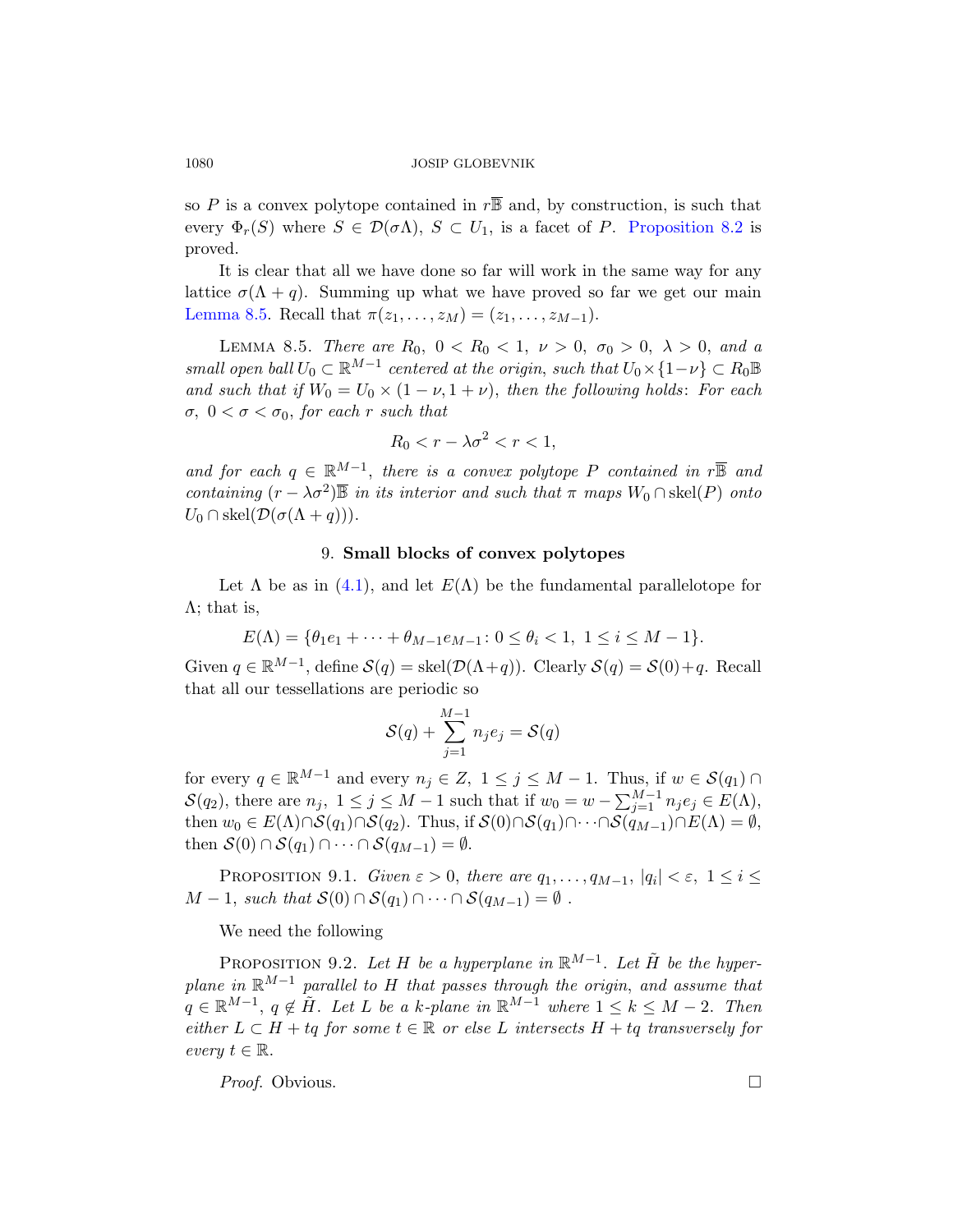[W](#page-13-0)e shall say that a k-plane L is transverse to a hyperplane  $G$  if it is not contained in G. In this case either L misses G or else L intersects G transversely (and  $L \cap G$  is a  $(k-1)$ -plane). So the proposition says that L is transverse to the hyperplane  $H + tq$  for each t except for perhaps one value of t.

Proof of Proposition 9.1. Take a large ball B centered at the origin, and consider the family of all those hyperplanes that contain a facet of a simplex  $S \in \mathcal{D}(\Lambda)$  contained in B. There are finitely many of these hyperplanes. Denote them by  $L_1, \ldots, L_p$  and their union by  $\mathcal{L}$ . For each j,  $1 \leq j \leq p$ , let  $\tilde{L}_j$ be the hyperplane parallel to  $L_j$  passing through the origin. Choose  $q \in \mathbb{R}^{M-1}$ [s](#page-13-1)o that q belongs to no  $\tilde{L}_j$ ,  $1 \leq j \leq p$ . Let  $\varepsilon > 0$ . By the dicussion at the beginning of this section the proposition will be proved once we have proved that there are  $t_j$ ,  $\varepsilon > t_1 > \cdots > t_{M-1} > 0$  such that

$$
\mathcal{L} \cap (\mathcal{L} + t_1 q) \cap \cdots \cap (\mathcal{L} + t_{M-1} q) = \emptyset,
$$

and then we put  $q_j = t_j q$ ,  $1 \leq j \leq M - 1$ .

<span id="page-14-1"></span>By [Prop](#page-13-1)osition 9.2, for each j,  $1 \leq j \leq p$ , and for each t,  $0 < t < \varepsilon$ , except perhaps finitely many,  $L_i + tq$  is transverse to each  $L_k$ ,  $1 \leq k \leq p$ . So there is a  $t_1, 0 < t_1 < \varepsilon$ , that works for all  $L_j$ ,  $1 \leq j \leq p$ , so that  $\mathcal{L} \cap (\mathcal{L} + t_1 q)$ is a union of finitely many  $(M - 3)$ -planes. Suppose that  $1 \leq \ell \leq M - 3$ , and suppose that we have found  $t_1, \ldots, t_\ell, \varepsilon > t_1 > t_2 > \cdots > t_\ell > 0$ , such that  $\mathcal{L} \cap (\mathcal{L} + t_1q) \cap \cdots \cap (\mathcal{L} + t_{\ell}q)$  is a finite union of  $(M - 2 - \ell)$ planes. Applying Proposition 9.2 we find  $t_{\ell+1}$ ,  $0 < t_{\ell+1} < t_{\ell}$ , such that  $\mathcal{L} \cap (\mathcal{L} + t_1q) \cap \cdots \cap (\mathcal{L} + t_{\ell+1}q)$  is a finite union of  $(M - 3 - \ell)$ -planes. Thus, step-by-step we arrive at the point where  $\mathcal{L} \cap (\mathcal{L} + t_1 q) \cap \cdots \cap (\mathcal{L} + t_{M-2} q)$  is a finite set of points whose intersection with  $\mathcal{L} + t_{M-1}q$  with a suitable chosen  $t_{M-1}$ ,  $0 < t_{M-1} < t_{M-2}$  is empty. This completes the proof.  $\Box$ 

LEMMA 9.3. Let  $q_0 = 0$ , and let  $q_1, \ldots, q_{M-1}$  be as in Proposition 9.1. Let

$$
S_i = \text{skel}(\mathcal{D}(\Lambda + q_i)) \quad (0 \le i \le M - 1).
$$

<span id="page-14-0"></span>There is a  $\mu > 0$  such that whenever  $x_i \in \mathcal{S}_i$ ,  $0 \le i \le M - 1$ , we have

$$
(9.1) \t\t |x_1 - x_0| + |x_2 - x_1| + \cdots + |x_{M-1} - x_{M-2}| \ge \mu.
$$

*Proof.* Assume that there is no  $\mu > 0$  such that  $(9.1)$  holds whenever  $x_i \in$  $S_i, 0 \le i \le M-1$ . Then there are sequences  $x_{i,n} \in S_i, 0 \le i \le M-1, n \in \mathbb{N}$ such that

$$
(9.2) \t\t |x_{1n}-x_{0,n}|+|x_{2n}-x_{1n}|+\cdots+|x_{M-1,n}-x_{M-2,n}|
$$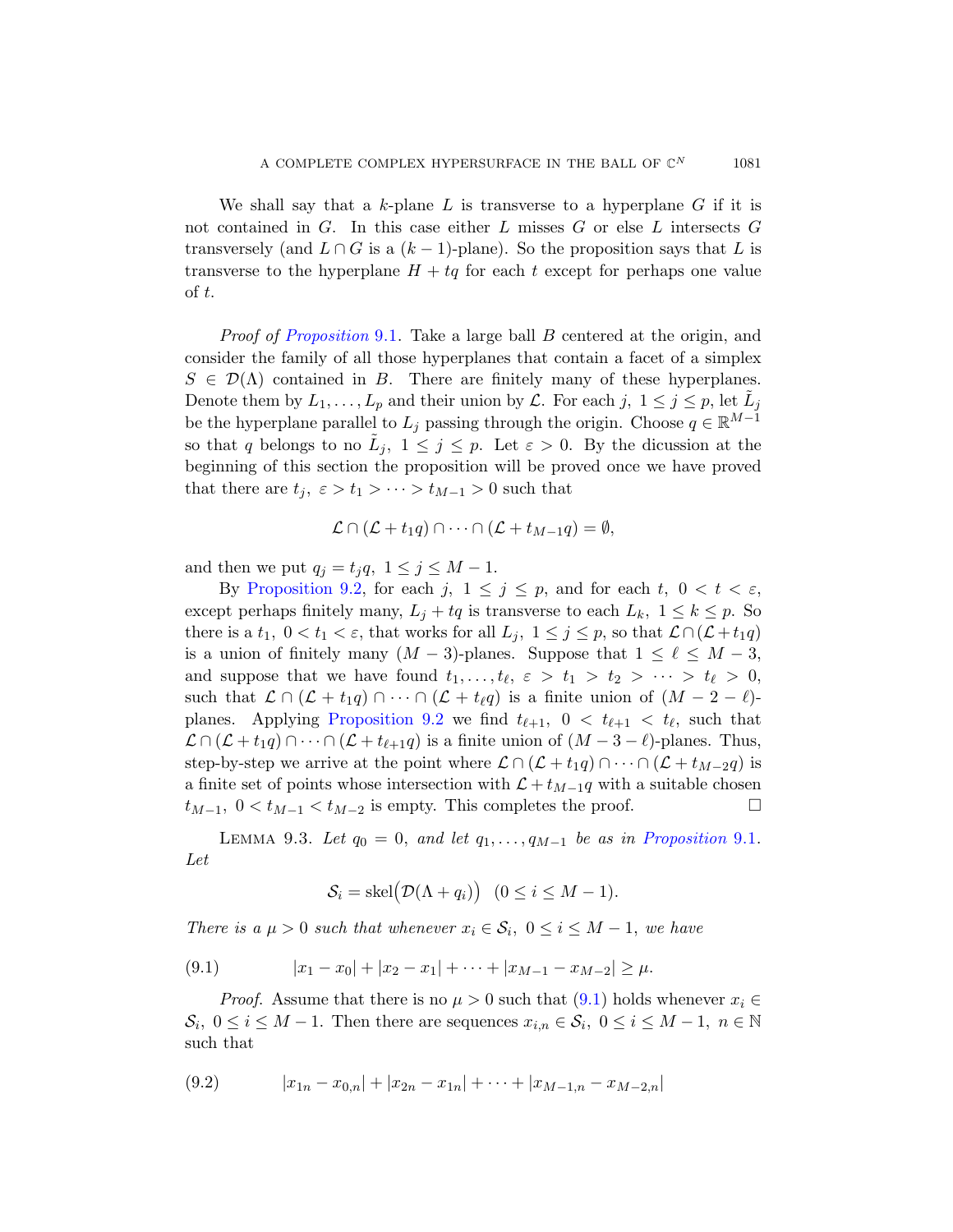ten[ds t](#page-14-0)o zero as  $n \to \infty$ . Notice that  $\mathcal{S}_i$  are periodic, that is,

$$
S_i = S_i + \sum_{k=1}^{M-1} m_k e_k \quad (0 \le i \le M-1)
$$

whenever  $m_k \in Z$ ,  $1 \leq k \leq M-1$ . Thus, adding for each n a suitable  $\sum_{k=1}^{M-1} m_{k,n} e_k$  to all  $x_{0n}, x_{1n}, \ldots, x_{M-1,n}$  where  $m_{k,n} \in \mathbb{Z}, 1 \leq k \leq M-1$  (note that doing this, the sum  $(9.2)$  remains unchanged), we may, with no loss of generality, assume that  $x_{0n} \in E(\Lambda)$  for all n. Therefore, by compactness, we may, after p[assing to a su](#page-14-1)bsequence if necessary, assume that  $x_{0n}$  converges to some  $x_0$ . Since  $S_0$  is closed,  $x_0 \in S_0$ . Since  $(9.2)$  tends to zero as  $n \to \infty$ , it follows that for each j,  $0 \le j \le M-1$ , the sequence  $x_{jn} \in \mathcal{S}_j$  converges to the same limit  $x_0$  that must be in  $S_i$  since  $S_j$  is closed. Thus,  $x_0$  is contained in the intersection  $S_0 \cap \cdots \cap S_{M-1}$ , contradicting the fact that this intersection is empty. This completes the proof.

Let  $q_i$ ,  $0 \le i \le M - 1$  be as in Lemma 9.3. For each  $\sigma > 0$ , we have

$$
skel(D(\sigma(\Lambda + q))) = \sigma skel(D(\Lambda + q)),
$$

so by Lemma 9.3 it follows that if  $\sigma > 0$  and if  $x_i \in skel(D(\sigma(\Lambda + q_i)))$ ,  $0 \leq i \leq M-1$ , then

$$
|x_1 - x_0| + |x_2 - x_1| + \cdots + |x_{M-1} - x_{M-2}| \ge \sigma \mu.
$$

LEMMA 9.4. Let  $0 < \sigma < \sigma_0$ , and suppose that

$$
R_0 < r - M\sigma^2 \lambda < r < 1.
$$

There are convex polytopes  $Q_j$ ,  $0 \leq j \leq M-1$ , such that

$$
((r - M\sigma^2 \lambda)\overline{\mathbb{B}} \subset \text{Int}Q_0 \subset \text{Int}Q_1 \subset \cdots \subset Q_{M-1} \subset r\overline{\mathbb{B}}
$$

<span id="page-15-0"></span>such that for each j,  $0 \le j \le M - 1$ ,

$$
\pi(W_0 \cap \text{skel}(Q_j)) = U_0 \cap \text{skel}(\mathcal{D}(\sigma(\Lambda + q_j))).
$$

Thus,

(9.3) 
$$
\begin{cases} if \ x_j \in W_0 \cap skel(Q_j) & (0 \le j \le M - 1), \ then \\ |x_1 - x_0| + \cdots + |x_{M-1} - x_{M-2}| \ge \sigma \mu. \end{cases}
$$

*Proof.* Let  $0 \le j \le M - 1$ . By Lemma 8.5 there is a convex polytope  $Q_j$ containing  $(r - (M - j)\sigma^2 \lambda)$  in its interior and contained in

$$
(r - (M - (j + 1))\sigma^2 \lambda) \overline{\mathbb{B}}
$$

such that  $\pi$  maps  $W_0 \cap skel(Q_j)$  onto  $U_0 \cap skel(\mathcal{D}(\sigma(\Lambda + q_j)))$ . Thus, if  $x_j, 0 \leq$  $j \leq M-1$ , are as in (9.3), then  $\pi(x_j) \in \text{skel}(\mathcal{D}(\sigma(\Lambda + q_j)))$   $(0 \leq j \leq M-1)$ ,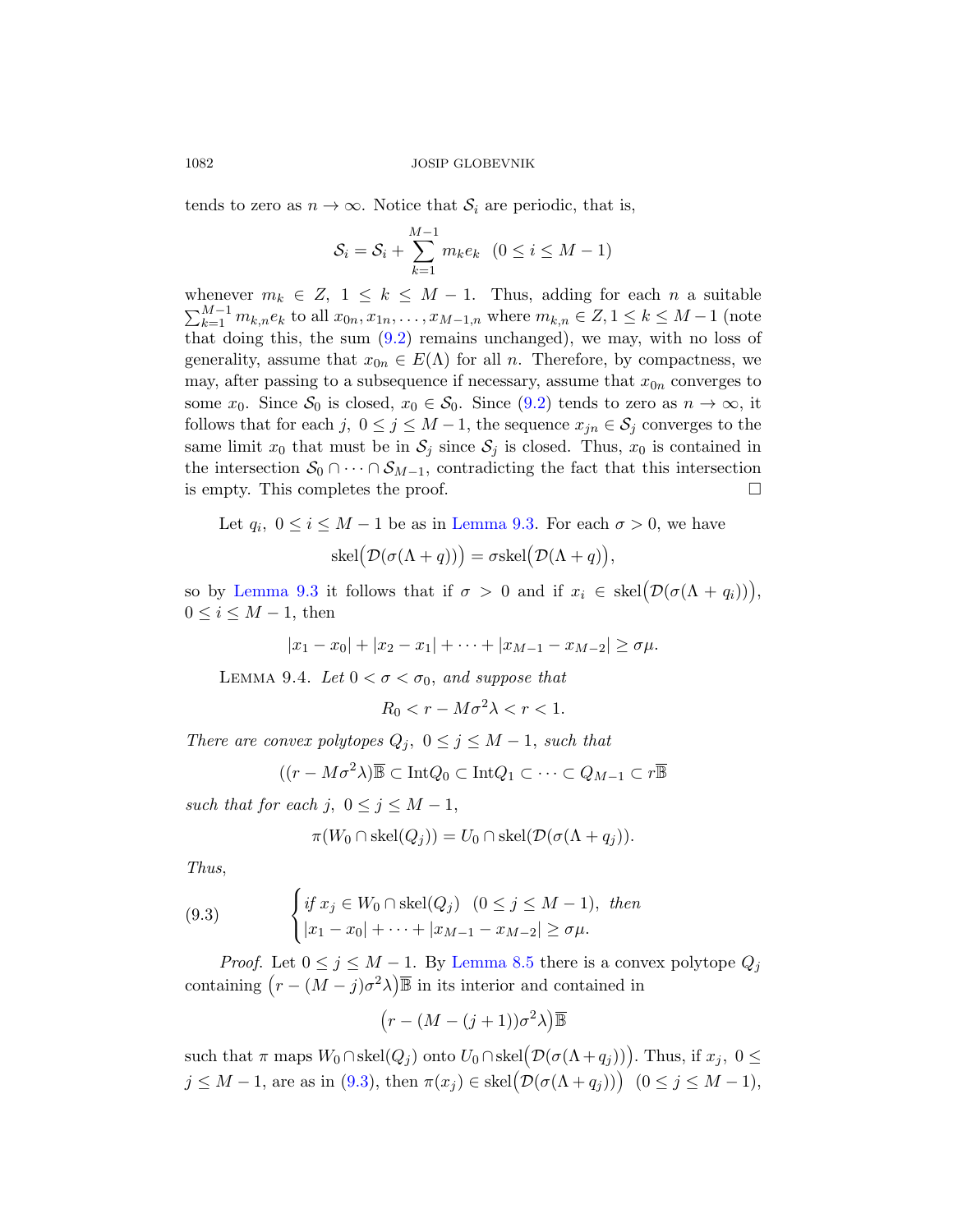and hence by the discussion preceding Lemma 9.4, we have

$$
|\pi(x_1) - \pi(x_0)| + \dots + |\pi(x_{M-1} - \pi(x_{M-2})| \ge \sigma \mu
$$

so

$$
|x_1 - x_0| + \cdots + |x_{M-1} - x_{M-2}| \ge \sigma \mu.
$$

This completes the proof.

We shall call the family  $\{Q_0, Q_1, \ldots, Q_{M-1}\}$  as above a small block of con*vex polytopes* with boundaries contained in  $r\overline{\mathbb{B}} \setminus (r - M\sigma^2\lambda)\overline{\mathbb{B}}$ . More generally, if  $A: \mathbb{R}^M \to \mathbb{R}^M$  is a rotation, that is,  $A \in SO(M)$ , then we will call the family  ${A(Q_0), A(Q_1), \ldots, A(Q_{M-1})}$  also a small block of convex polytopes.

#### 10. Large blocks of convex polytopes

In previous section we constructed a small block of convex polytopes; that is, given  $\rho$ ,  $R_0 < \rho - M\sigma^2 \lambda < \rho < 1$ , we constructed convex polytopes  $Q_i, 0 \leq j \leq M-1$ , such that

$$
(\rho - M\sigma^2 \lambda) \overline{\mathbb{B}} \subset \text{Int } Q_0 \subset Q_0 \subset \cdots \subset \text{Int } Q_{M-1} \subset Q_{M-1} \subset \rho \overline{\mathbb{B}}
$$

and such that (9.3) holds. An analogous statement holds if we apply a rotation A to all polytopes  $Q_i$ ,  $1 \leq j \leq M-1$ , to get a new small block of convex polytopes  $R_j = A(Q_j)$ ,  $0 \le j \le M - 1$ , that have the property that if  $x_j \in$  $A(W_0) \cap \text{skel}(R_i)$   $(0 \leq j \leq M-1)$ , then

$$
|x_1 - x_0| + \cdots + |x_{M-1} - x_{M-2}| \ge \sigma \mu.
$$

<span id="page-16-0"></span>It is perhaps appropriate to mention that different convex polytopes  $Q'$  and  $Q''$  in the family of convex polytopes that we are constructing always have their boundaries in disjoint spherical shells so that if  $Q' \subset \text{Int } Q''$  and if A is a [rota](#page-15-0)tion, then  $A(Q') \subset \text{Int } Q''$ .

We now choose rotations  $A_1 = \text{Id}, A_2, \ldots, A_L$  so that the open sets

(10.1) 
$$
W_{0j} = A_j(W_0), \ 1 \leq j \leq L, \text{ cover } b\mathbb{B}; \text{ that is, } b\mathbb{B} \subset \bigcup_{j=1}^L W_{0j}.
$$

We now construct what we call a *large block of convex polytopes* that will have a property analogous to (9.3) for a sequence  $x_j$ ,  $0 \le j \le M-1$  contained in any of the sets  $W_{0j}$ ,  $1 \leq j \leq L$ . Roughly speaking, we shall take  $\rho_0 < \rho_1 < \cdots < \rho_L$ , and for each spherical shell  $S_k = \rho_k \overline{\mathbb{B}} \setminus \rho_{k-1} \overline{\mathbb{B}}, 1 \leq k \leq L$ , we shall construct a small block  $\mathcal{B}_k$  of convex polytopes with boundaries contained in  $\mathcal{S}_k$  that has the property (9.3) for  $Q_j \in \mathcal{B}_k$ ,  $0 \leq j \leq M-1$ . Then we will rotate each  $\mathcal{B}_k$ by  $A_k$  to form an L-tuple of smal blocks  $A_1(\mathcal{B}_1), A_2(\mathcal{B}_2), \ldots, A_L(\mathcal{B}_L)$  and then arrange all the convex polytopes of these  $A_i(\mathcal{B}_i)$  into a single sequence. Here is the exact formulation.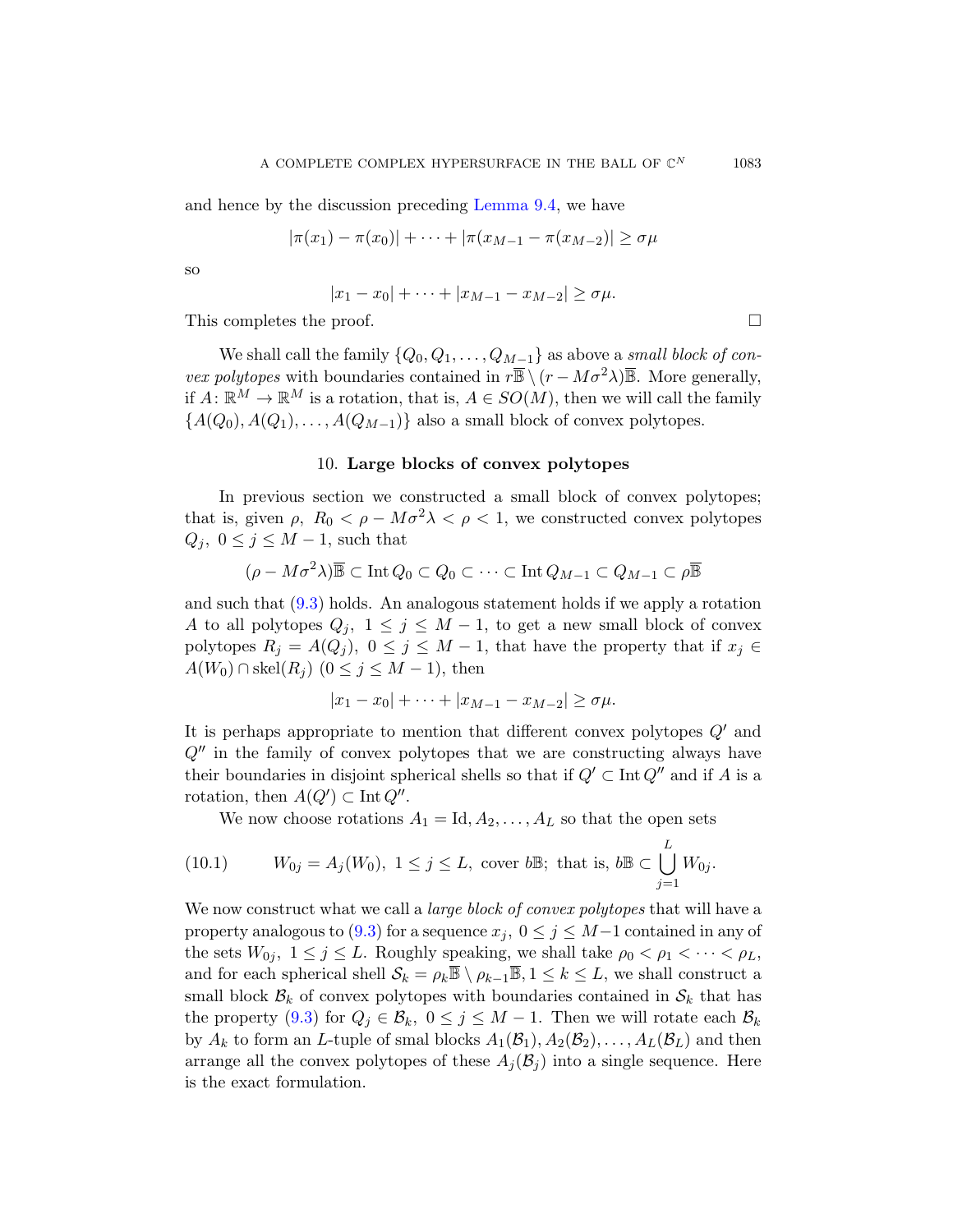LEMMA 10.1. Given  $\sigma$ ,  $0 < \sigma < \sigma_0$ , and r such that

$$
R_0 < r - M L \sigma^2 \lambda < r < 1,
$$

there is a family of convex polytopes  $C_j$ ,  $0 \leq j \leq ML-1$ , such that

$$
(r - ML\sigma^2 \lambda) \overline{\mathbb{B}} \subset \text{Int} C_0 \subset C_0 \subset \text{Int} C_1 \subset \cdots \subset \text{Int} C_{ML-1} \subset C_{ML-1} \subset r\overline{\mathbb{B}},
$$

which has the property that if  $1 \leq k \leq L$  and if  $x_j \in W_{0k} \cap \text{skel}C_j$ ,  $0 \leq j \leq L$  $ML-1$ , then

$$
|x_1 - x_0| + |x_2 - x_1| + \cdots + |x_{ML-1} - x_{ML-2}| \ge \sigma \mu.
$$

We shall call the family  $C = \{C_0, C_1, \ldots, C_{ML-1}\}$  as above a large block of convex polytopes with [bou](#page-15-0)nd[aries c](#page-16-0)ontained in  $r\overline{\mathbb{B}} \setminus (r - ML\sigma^2\lambda)\overline{\mathbb{B}}$ .

Proof. Let

$$
\rho_j = r - M(L - j)\sigma^2 \lambda \quad (0 \le j \le L).
$$

For each j,  $1 \leq j \leq L$ , there is a small block  $\mathcal{B}_j$  of convex polytopes with boundaries contained in  $\rho_j \overline{\mathbb{B}} \setminus \rho_{j-1} \overline{\mathbb{B}}$  such that  $(9.3)$  holds.

Let  $A_j$ ,  $1 \leq j \leq L$ , be rotations of  $\mathbb{R}^M$  satisfying (10.1). For each j,  $1 \leq$  $j\leq L,$  form a new small block

$$
A_j = \{A_j(P): P \in \mathcal{B}_j\} = \{C_{j0}, C_{j1}, \ldots, C_{j,M-1}\},\
$$

where

$$
\rho_{j-1}\overline{\mathbb{B}} \subset \text{Int}(C_{j0}) \subset \text{Int}(C_{j1}) \subset \cdots \subset C_{j,M-1} \subset \rho_j \overline{\mathbb{B}}
$$

such that if

$$
x_i \in W_{0k} \cap \text{skel}(C_{ki}), \quad 0 \le i \le M - 1,
$$

then

$$
|x_1 - x_0| + \cdots + |x_{M-1} - x_{M-2}| \ge \sigma \mu.
$$

Now, write all  $C_{ji}$  into a single sequence

$$
C_{10}, C_{11}, \ldots, C_{1,M-1}, C_{20}, \ldots, C_{2,M-1}, \ldots, C_{L0}, C_{L1}, \ldots, C_{L,M-1};
$$

in other words,

$$
C_{(j-1)M+i} = C_{ji} \quad (1 \le j \le L, \ 0 \le i \le M-1).
$$

It is easy to see that the convex polytopes  $C_0, C_1, \cdots, C_{LM-1}$  have all the required properties. This completes the proof.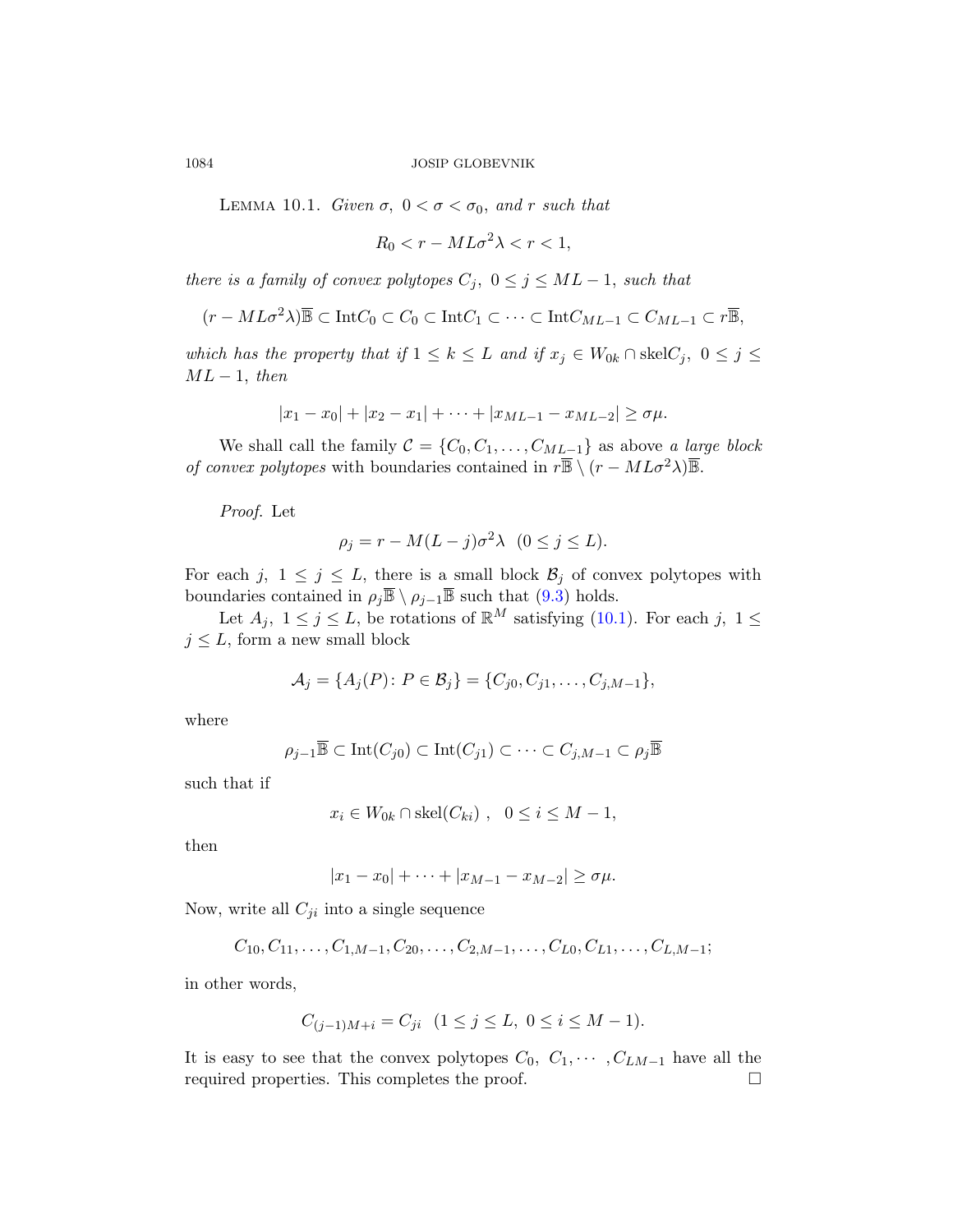# 11. Completion of the proof of Theorem 2.1 and the proof of Corollary 2.2

<span id="page-18-2"></span>We keep the meaning of  $R_0$  and  $\sigma_0$ . Recall that by (10.1) the open sets  $W_{0j} = A_j(W_0), 1 \leq j \leq L$ , cover bB. Thus

(11.1) 
$$
\begin{cases} \text{if } x_n \in \mathbb{B} \text{ converges to } x \in b\mathbb{B}, \text{ then there are } n_0 \\ \text{and } j, \ 1 \leq j \leq L, \text{ such that } x_n \in W_{0j} \ (n \geq n_0). \end{cases}
$$

<span id="page-18-1"></span>To complete the proof of Theorem 2.1 we shall construct a sequence  $r_j$ ,  $R_0$  <  $r_1 < \cdots < r_j < \cdots < 1$ , converging to 1, and for each  $j \in \mathbb{N}$ , we shall construct a large block  $C_j = \{C_{j0}, C_{j1}, \ldots, C_{j,LM-1}\}\$  of convex polytopes such that (11.2)

$$
r_j \overline{\mathbb{B}} \subset \text{Int } C_{j0} \subset C_{j0} \subset \text{Int } C_{j1} \subset \cdots \subset \text{Int } C_{j,LM-1} \subset C_{j,LM-1} \subset r_{j+1} \overline{\mathbb{B}}
$$

<span id="page-18-0"></span>so that writing all polytopes of all large blocks into a single sequence, i.e.,

(11.3) 
$$
P_{(j-1)LM+k} = C_{jk} \quad (0 \le k \le LM - 1, j \in \mathbb{N}),
$$

we get our sequence  $P_n$  of convex polytopes with [the d](#page-18-0)esired properties. To do this, choose  $r_1$ ,  $R_0 < r_1 < 1$ , and a decreasing sequence of positive numbers  $\sigma_j$ ,  $\sigma_1 < \sigma_0$ , such that

(11.4) 
$$
\sum_{j=1}^{\infty} \sigma_j^2 = \frac{1 - r_1}{ML\lambda}
$$
 and such that 
$$
\sum_{j=1}^{\infty} \sigma_j
$$
 diverges,

and then let  $r_{j+1} = r_j + ML\sigma_j^2 \lambda$  ( $j \in \mathbb{N}$ ). Note that the equality in (11.4) means that the sequence  $r_j$  converges to 1 as  $j \to \infty$ .

Use Lemma 10.1 to show that for each  $j \in \mathbb{N}$ , there is a large block

$$
\mathcal{C}_j = \{C_{j0}, C_{j1}, \dots, C_{j,LM-1}\}
$$

[of con](#page-18-1)vex polytopes satisfying (11.2) and having the property that (11.5)

$$
\begin{cases} \text{if for some } k, 1 \le k \le L, \ x_{\ell} \in W_{0k} \cap \text{skel}(C_{j\ell}) \text{ for each } \ell, 0 \le \ell \le LM - 1, \\ \text{then } |x_1 - x_0| + |x_2 - x_1| + \dots + |x_{LM-1} - x_{LM-2}| \ge \sigma_j \mu. \end{cases}
$$

Define the sequence  $P_n$  of convex polytopes by writing all polytopes  $C_{jk}$  into a single sequence as in (1[1.3\).](#page-18-2) Obviously

$$
P_0 \subset \text{Int } P_1 \subset P_1 \subset \cdots \subset \mathbb{B}, \bigcup_{j=0}^{\infty} P_j = \mathbb{B}.
$$

Now, let  $w_n \in \text{skel}(P_n)$   $(n \in \mathbb{N})$ . To complete the proof of Theorem 2.1 we must show  $(2.2)$ . We know that it is enough to show this for sequences  $w_n$  that converge. So assume that  $w_n$  converges. The properties of  $P_n$  imply that the limit of the sequence  $w_n$  is contained in bB. By (11.1) there are  $k, 1 \leq k \leq L$ , and  $n_0$  such that  $w_n \in W_{0k}$   $(n \ge n_0)$ . Let  $j_0$  be so large that  $j_0ML \ge n_0$ . By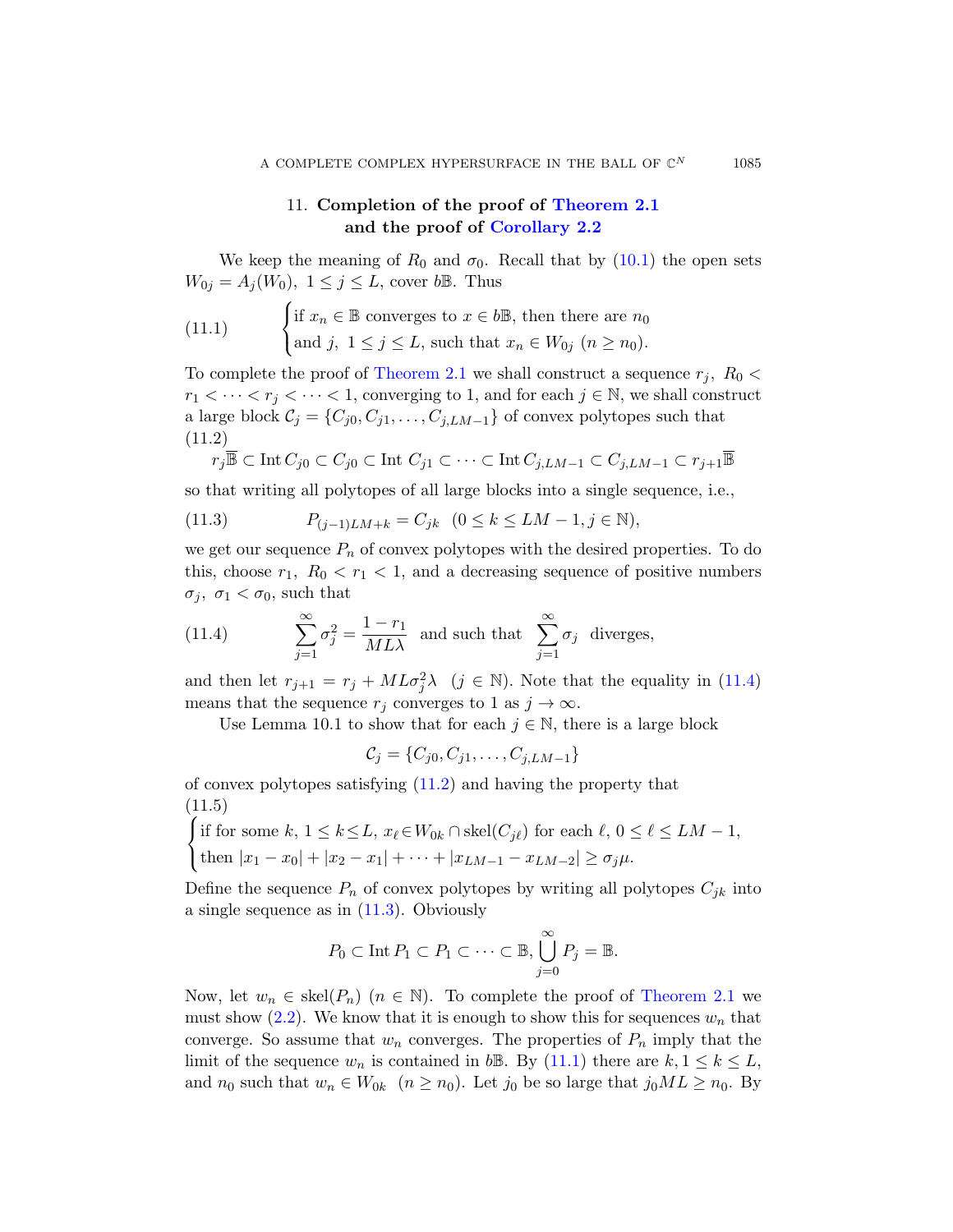(11.5), for each  $j \geq j_0$ , the large block of polytopes  $\mathcal{C}_j$  adds at least  $\sigma_j \mu$  to the sum of the absolute values of differences of consequtive  $w_j$ -s; that is, for each  $j \geq j_0$ , we have

$$
|w_{(j-1)ML+1} - w_{(j-1)ML}| + \cdots + |w_{jML-1} - w_{jML-2}| \ge \sigma_j \mu.
$$

[It fo](#page-3-0)llows that for each  $j \geq j_0$ , there is a  $N(j) < \infty$  such that

$$
\sum_{i=1}^{N(j)} |w_i - w_{i-1}| \ge \sum_{k=j_0}^{j} \sigma_k \mu.
$$

The fact that the series  $\sum_{i=1}^{\infty} \sigma_i$  diverges implies (2.2). The proof of Theorem 2.1 is complete.

*Proof of Corollary* 2.2. Let  $p: [0,1) \to \mathbb{B}$  be a path such that  $|p(t)| \to 1$ as  $t \to 1$  and such that for all sufficiently large  $n \in \mathbb{N}$ ,  $p([0, 1))$  meets  $bP_n$  only at  $\mathcal{U}_n$ . Since  $|p(t)| \to 1$  as  $t \to 1$ , it follows that  $p(t)$  has to leave each  $P_n$  so there are an  $n_0$  and a sequence  $t_i$ ,

$$
t_{n_0} < t_{n_0+1} < \cdots < 1, \lim_{n \to \infty} t_n = 1,
$$

such that  $p(t_n) \in bP_n$  for each  $n \geq n_0$ . Thus, by our assumption, passing to a larger  $n_0$  if necessary, we may assume that  $p(t_n) \in \mathcal{U}_n$  for each  $n \geq n_0$ . Thus, [f](#page-2-0)or each  $n \geq n_0$ , there is an  $x_n \in skel(P_n)$  such that  $|x_n - p(t_n)| < \theta_n$ . For  $n \geq n_0$ , we have  $|p(t_{n+1})-p(t_n)| \geq |x_{n+1}-x_n| - |p(t_{n+1}-x_{n+1})-p(t_n)-x_n| \geq$  $|x_{n+1}-x_n|-\theta_{n+1}-\theta_n$ . It follows that

<span id="page-19-0"></span>
$$
\sum_{n=n_0}^{\infty} |p(t_{n+1}) - p(t_n)| \geq \sum_{n=n_0}^{\infty} |x_{n+1} - x_n| - 2 \sum_{n=n_0}^{\infty} \theta_n.
$$

Since, by Theorem 2.1[, the](#page-19-0) series  $\sum_{n=n_0}^{\infty} |x_{n+1} - x_n|$  diverges and since the series  $\sum_{n=n_0}^{\infty} \theta_n$  converges, it follows tha[t the series](#page-3-0)

(11.6) 
$$
\sum_{n=n_0}^{\infty} |p(t_{n+1}) - p(t_n)|
$$

diverges. Since the sequence  $t_m$  increases, it follows that the length of  $p([t_{n_0}, 1))$ is bounded from below by the sum of the series (11.6). Since this series diverges, it follows that  $p$  has infinite length. This completes the proof of Corollary 2.2.

 $\Box$ 

## 12. Proof of Theorem 1.1

As we know, every convex polytope  $P \subset \mathbb{R}^M$  that contains the origin in its interior can be written as

(12.1) 
$$
P = \bigcap_{i=1}^{n} K(x_i, 1) = \bigcap_{i=1}^{n} \{y \in \mathbb{R}^{M} : \langle y | x_i \rangle \le 1\},
$$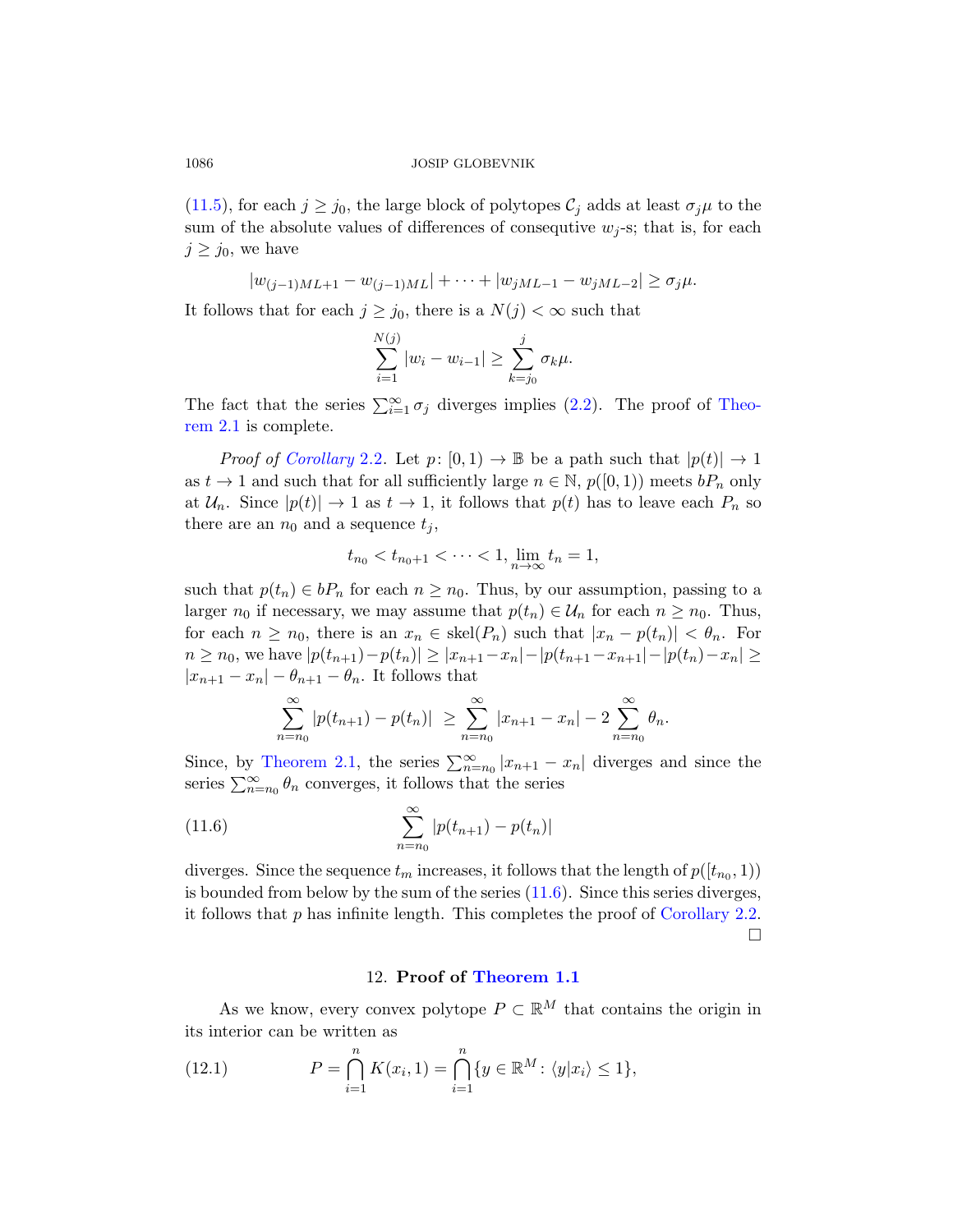<span id="page-20-0"></span>with  $x_i \in \mathbb{R}^M \setminus \{0\}$ ,  $1 \leq i \leq n$ . We assume that the representation (12.1) is irreducible, so

$$
bP = \bigcup_{i=1}^{n} H(x_i, 1) \cap P = \bigcup_{i=1}^{n} \{y \in \mathbb{R}^M : \langle y | x_i \rangle = 1\} \cap P,
$$

and the sets  $F_j = H(x_j, 1) \cap P$ ,  $1 \leq j \leq n$ , are precisely the facets of P. Recall that  $\text{skel}(P) = \bigcup_{i=1}^{n} [F_i \setminus \text{ri}(F_i)].$ 

PROPOSITION 12.1. Let P be as above. Let  $\theta > 0$ . There is an  $\eta > 0$ such that for each i,  $1 \leq i \leq n$ , the set

$$
bP \cap \{y \in \mathbb{R}^M \colon 1 - \eta < \langle y|x_i \rangle < 1\}
$$

is contained in the  $\theta$ -neighborhood of skel(P) in  $bP$ .

*Proof.* Assume that Proposition 12.1 does not hold so that there are i,  $1 \leq$  $i \leq n$ , and  $\theta > 0$  such that for each  $\eta > 0$ , there is some  $y \in bP$  such that  $1 - \eta < \langle y|x_i \rangle < 1$  and  $dist(y, skel(P)) \geq \theta$ . So there is a sequence  $y_n \in bP$  such that  $\langle y_n | x_i \rangle < 1$   $(n \in \mathbb{N})$ ,  $\langle y_n | x_i \rangle \rightarrow 1$  as  $n \rightarrow \infty$  and such that  $dist(y_n, skel(P) \geq \theta$  for all n. By compactness we may, after passing to a subsequence if necessary, assume that  $y_n$  converges to  $y_0 \in bP$ . Clearly  $y_0 \in H(x_i, 1)$ . Since  $y_0 \in bP$ , it follows that  $y_0$  belongs to the facet  $F_i =$  $P \cap H(x_i,1)$ . Since  $dist(y_0, skel(P)) \ge \theta$ , it follows that  $y_0 \in ri(F_i)$ . On the other hand, since  $y_n \in bP \setminus F_i$ , it follows that  $y_n \in \bigcup_{j=1,j\neq i} F_j$ . Passing to a subsequence if necessary we may assume that there is a  $j \neq i$ , such that  $y_n \in F_j$  for all n. Since  $F_j$  is closed, it follows that  $y_0 \in F_j$ . Thus  $y_0$ , a relative interior point of the facet  $F_i$ , belongs to a different facet  $F_j$ , which is impossible. This completes the proof.

Remark. Note that if U is the  $\theta$ -neighborhood of skel(P) and if  $\eta$  is as above, then for each j,  $1 \leq j \leq n$ , the set  $\{y \in \mathbb{R}^M : \langle y|x_j \rangle \leq 1 - \eta\}$  contains  $\cup_{i=1,i\neq j}^n [F_i \setminus \mathcal{U}].$ 

We now move to  $\mathbb{C}^N = \mathbb{R}^{2N}$  and denote by  $\langle \cdot | \cdot \rangle$  the Hermitian inner product in  $\mathbb{C}^N$ . Note that  $\Re(\langle \cdot | \cdot \rangle)$  is then the standard inner product in  $\mathbb{R}^{2N}$ .

LEMMA 12.2. Let P be a convex polytope in  $\mathbb{C}^N$ , and let  $K \subset \text{Int}(P)$  be a compact set. Let  $\theta > 0$ , and let  $\mathcal{U} \subset bP$  be the  $\theta$ -neighborhood of skel(P) in bP. Given  $\varepsilon > 0$  and  $L < \infty$ , there is a polynomial  $f: \mathbb{C}^N \to \mathbb{C}$  such that

$$
\Re(f(z)) \ge L \quad (z \in bP \setminus U) \quad and \quad |f(z)| < \varepsilon \quad (z \in K).
$$

Proof. With no loss of generality assume that the origin is an interior point of P. There are  $n \in \mathbb{N}$  and  $w_1, w_2, \ldots, w_n \in \mathbb{C}^N \setminus \{0\}$  such that

(12.2) 
$$
P = \bigcap_{i=1}^{n} \{z \in \mathbb{C}^{N} : \Re(\langle z|w_{i} \rangle) \leq 1\},
$$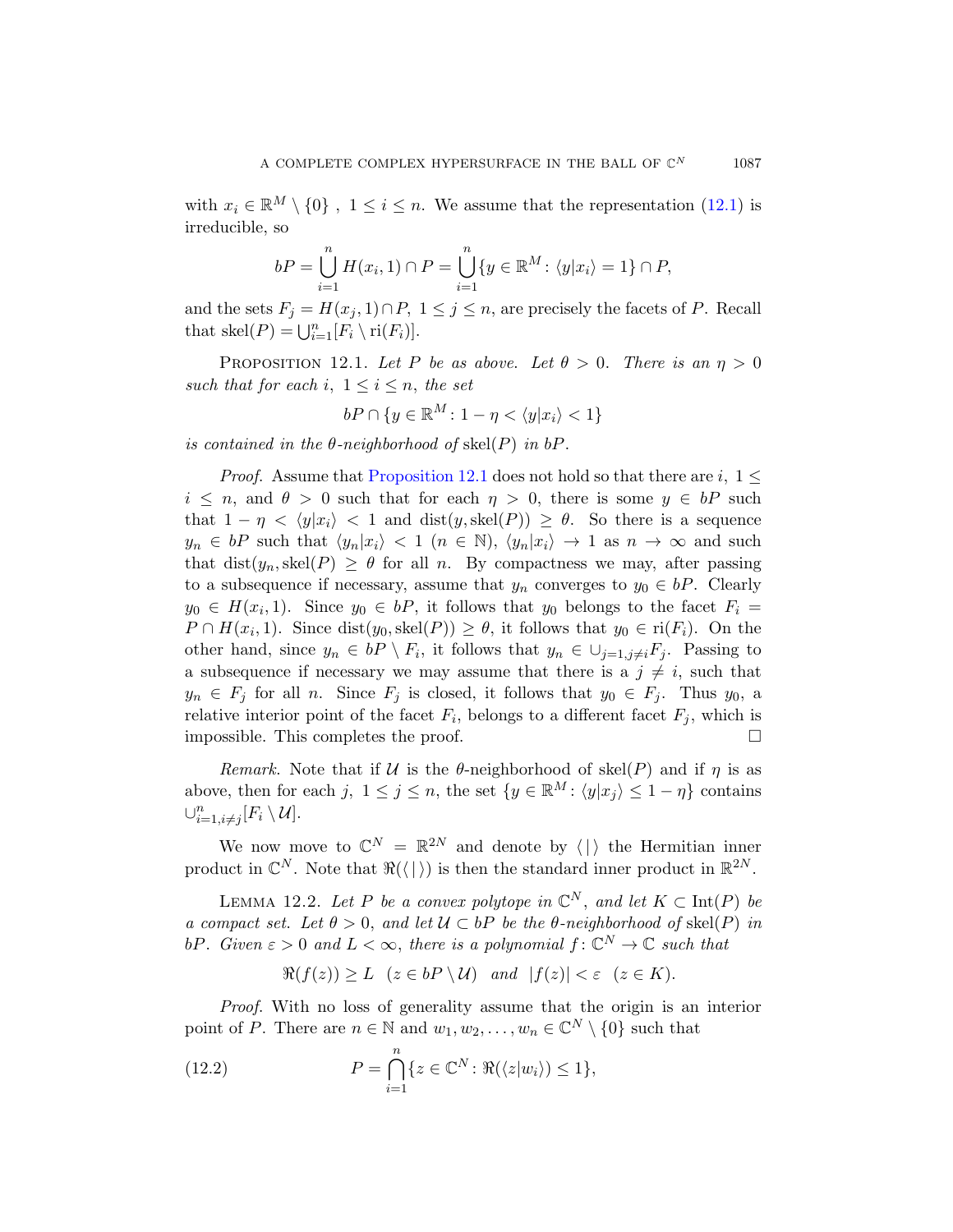where we may assume that the representation (12.2) is irreducible so that  $bP = \bigcup_{i=1}^n F_i$ , where  $F_i = \{z \in \mathbb{C}^N \colon \Re(\langle z|w_i \rangle) = 1\} \cap P$   $(1 \le i \le n)$  are the facets of P.

Since  $P$  is compact, there is an  $R < \infty$  such that

$$
(12.3) \qquad |\langle z|w_i\rangle| \le R \quad (z \in P, 1 \le i \le n).
$$

By [Proposition 12.](#page-20-0)1 there is an  $\eta > 0$  such that for each j,  $1 \leq j \leq n$ ,

$$
bP \cap \{z \in \mathbb{C}^N \colon 1 - \eta < \Re(\langle z|w_j \rangle) < 1\} \subset \mathcal{U}.
$$

Passing to a smaller  $\eta$  if necessary we may assume that

(12.4) 
$$
K \subset \{z \in \mathbb{C}^N \colon \Re(\langle z|w_j \rangle) \le 1 - \eta\} \text{ for each } j, 1 \le j \le n.
$$

<span id="page-21-1"></span>By the remark following Proposition 12.1, for each j,  $1 \le j \le n$ , we have

<span id="page-21-0"></span>(12.5) 
$$
\bigcup_{i=1, i\neq j}^{n} [F_i \setminus \mathcal{U}] \subset \{z \in \mathbb{C}^N : \Re(\langle z|w_j \rangle) \leq 1 - \eta\}.
$$

Let  $\varepsilon > 0$  and  $L < \infty$ . By the Runge theorem there is a polynomial  $\Phi : \mathbb{C} \to \mathbb{C}$ such that

[\(](#page-21-0)12.6)  $|\Phi(\zeta) - (L + \varepsilon)| < \varepsilon/n \quad (\zeta \in R\overline{\Delta}, \Re(\zeta) \ge 1),$ 

<span id="page-21-2"></span>(12.7) 
$$
|\Phi(\zeta)| < \varepsilon/n \quad (\zeta \in R\overline{\Delta}, \ \Re(\zeta) \le 1 - \eta).
$$

For each j,  $1 \leq j \leq n$ , consider the polynomial  $f_j(z) = \Phi(\langle z|w_j \rangle)$ . By (12.4),

(12.8) 
$$
|f_j(z)| < \varepsilon/n \quad (z \in K),
$$

and by  $(12.5)$  and  $(12.7)$ ,

(12.9) 
$$
|f_j(z)| < \varepsilon/n \quad \left(z \in \bigcup_{i=1, i \neq j}^n F_i \setminus \mathcal{U}\right).
$$

Further, if  $z \in F_j$ , then  $\Re(\langle z|w_j \rangle) = 1$ , and so by (12.6),

(12.10) 
$$
|f_j(z) - (L + \varepsilon)| < \varepsilon/n \quad (z \in F_j).
$$

Now, let  $f = \sum_{j=1}^n f_j$ . If  $1 \le j \le n$  and if  $z \in F_j \setminus \mathcal{U}$ , then by (12.9) and  $(12.10),$ 

$$
|f(z) - (L + \varepsilon) \le |f_j(z) - (L + \varepsilon)| + \left| \sum_{i=1, i \ne j}^n f_i(z) \right| \le \varepsilon/n + (n-1)\varepsilon/n = \varepsilon,
$$

which implies that

$$
\Re(f(z) \ge L \ (z \in F_j \setminus \mathcal{U}, 1 \le j \le n)
$$

so  $\Re(f(z)) \geq L$  ( $z \in bP \setminus U$ ). Finally, by (12.8),  $|f(z)| < \varepsilon$  ( $z \in K$ ). This completes the proof.  $\Box$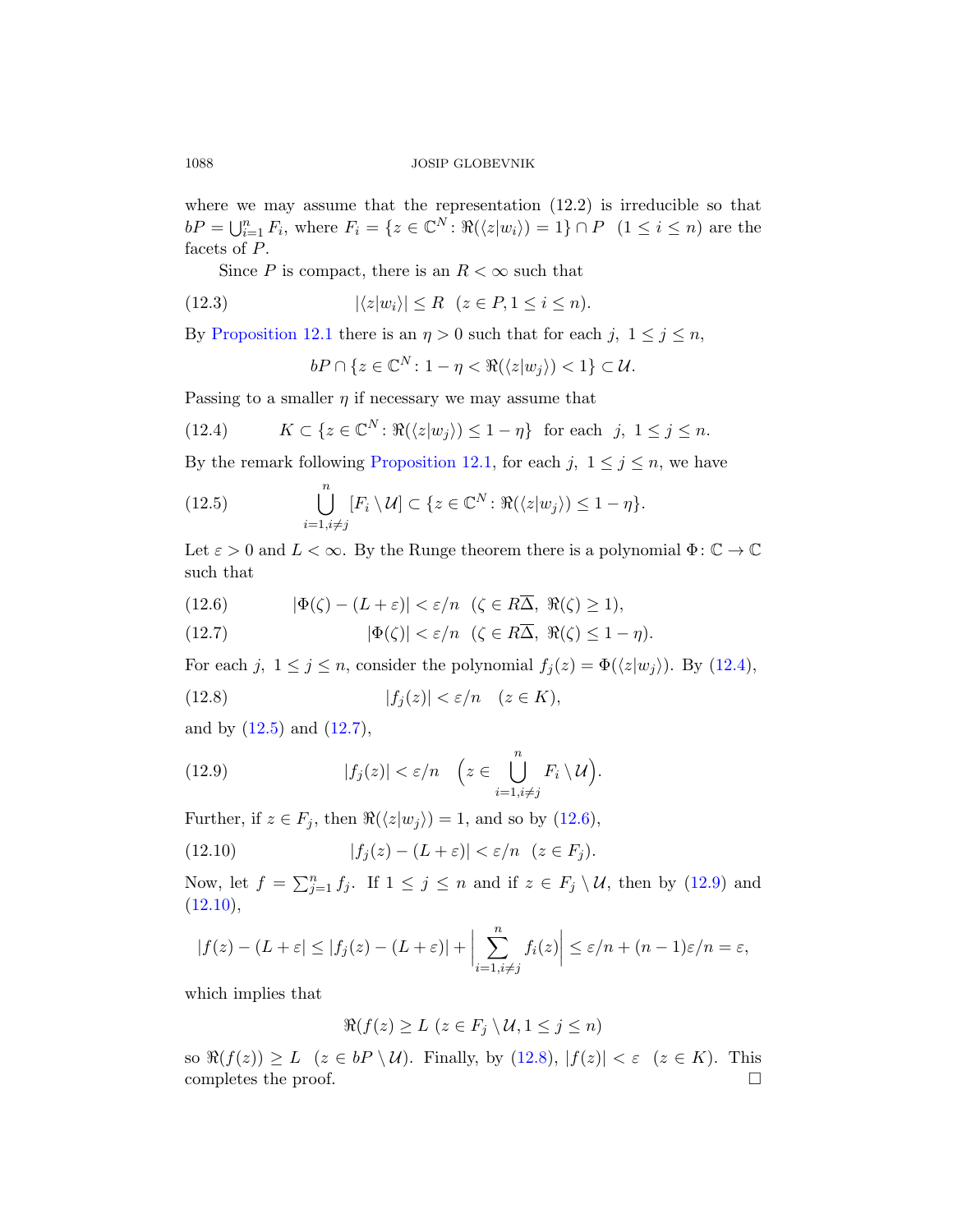<span id="page-22-0"></span>*Proof of Theorem* 1.1. Let  $P_n$  be the sequence of convex polytopes from Th[eorem](#page-22-0) 2.1, and let  $\theta_n$  be a decreasing sequence of positive numbers such that  $\sum_{n=1}^{\infty} \theta_n < \infty$ . For each n, let  $\mathcal{U}_n \subset bP_n$  be the  $\theta_n$ [-ne](#page-22-0)ighborhood of skel $(P_n)$ in  $bP_n$ . The theorem will be proved once we have constructed a holomorphic function f on  $\mathbb{B}_N$  such that

(12.11) 
$$
\Re(f(z)) \ge n \quad (z \in bP_n \setminus \mathcal{U}_n, \ n \in \mathbb{N}).
$$

To see this, let f satisfy  $(12.11)$  and suppose that  $p: [0, 1) \to \mathbb{B}_N$  is a path such that  $\lim_{t\to 1} |p(t)| = 1$ . Suppose that f is bounded on  $p([0, 1))$ . By (12.11) there is some  $n_0$  such that for each  $n \geq n_0$ ,  $p([0, 1))$  meets  $bP_n$  only at  $\mathcal{U}_n$ . By Corollary 2.2 it follows that  $p$  has infinite length.

We shall construct a sequence  $f_n$  of polynomials from  $\mathbb{C}^N$  to  $\mathbb C$  such that for each  $n \in \mathbb{N}$ ,

- (i)  $\Re(f_n(z)) \geq n+1$  on  $bP_n \setminus \mathcal{U}_n$ ,
- (ii)  $|f_{n+1}(z) f_n(z)| \leq 1/2^{n+1}$  on  $P_n$ .

Suppose [that](#page-22-0) we have done this. By (ii) the sequence converges uniformly on compacta in  $\mathbb{B}_N$  so the limit f is holomorphic on  $\mathbb{B}_N$ . If  $z \in bP_n \setminus \mathcal{U}_n$ , then we have

$$
f(z) = f_n(z) + \sum_{j=n}^{\infty} [f_{j+1}(z) - f_j(z)].
$$

So by (ii),  $|f(z)-f_n(z)| < 1$  on  $bP_n\setminus\mathcal{U}_n$ , and therefore  $\Re(f(z)) \geq \Re(f_n(z)) - 1 \geq n$ on  $bP_n \setminus \mathcal{U}_n$  so that f satisfies (12.11).

We construct  $f_n$  by induction. Clearly there is a polynomial  $f_1$  that satisfies (i) for  $n = 1$ . Suppose that for some  $m \in \mathbb{N}$  we have constructed a polynomial  $f_m$  that satisfies

$$
\Re(f_m(z)) \geq m+1 \text{ on } bP_m \setminus \mathcal{U}_m.
$$

<span id="page-22-1"></span>Choose  $T < \infty$  so large that

(12.12) 
$$
\Re(f_m(z)) + T \ge m + 2
$$
 on  $bP_{m+1}$ .

By [Lem](#page-22-1)ma  $12.2$  there is a polynomial g such that

$$
(12.13) \t\t \Re(g(z)) \ge T \text{ on } bP_{m+1} \setminus \mathcal{U}_{m+1}
$$

and

(12.14) 
$$
|g(z)| \le (1/2)^{m+1}
$$
 on  $P_m$ .

Put  $f_{m+1} = f_m + g$ . By (12.13), we have

 $\Re(f_{m+1}) = \Re(f_m + g) = \Re(f_m) + \Re(g) \geq \Re(f_m) + T \geq m + 2 \text{ on } bP_{m+1} \setminus \mathcal{U}_{m+1},$ and by (12.14), we have  $|f_{m+1}-f_m| < (1/2)^{m+1}$  on  $P_m$ . Theorem 1.1 is proved.  $\Box$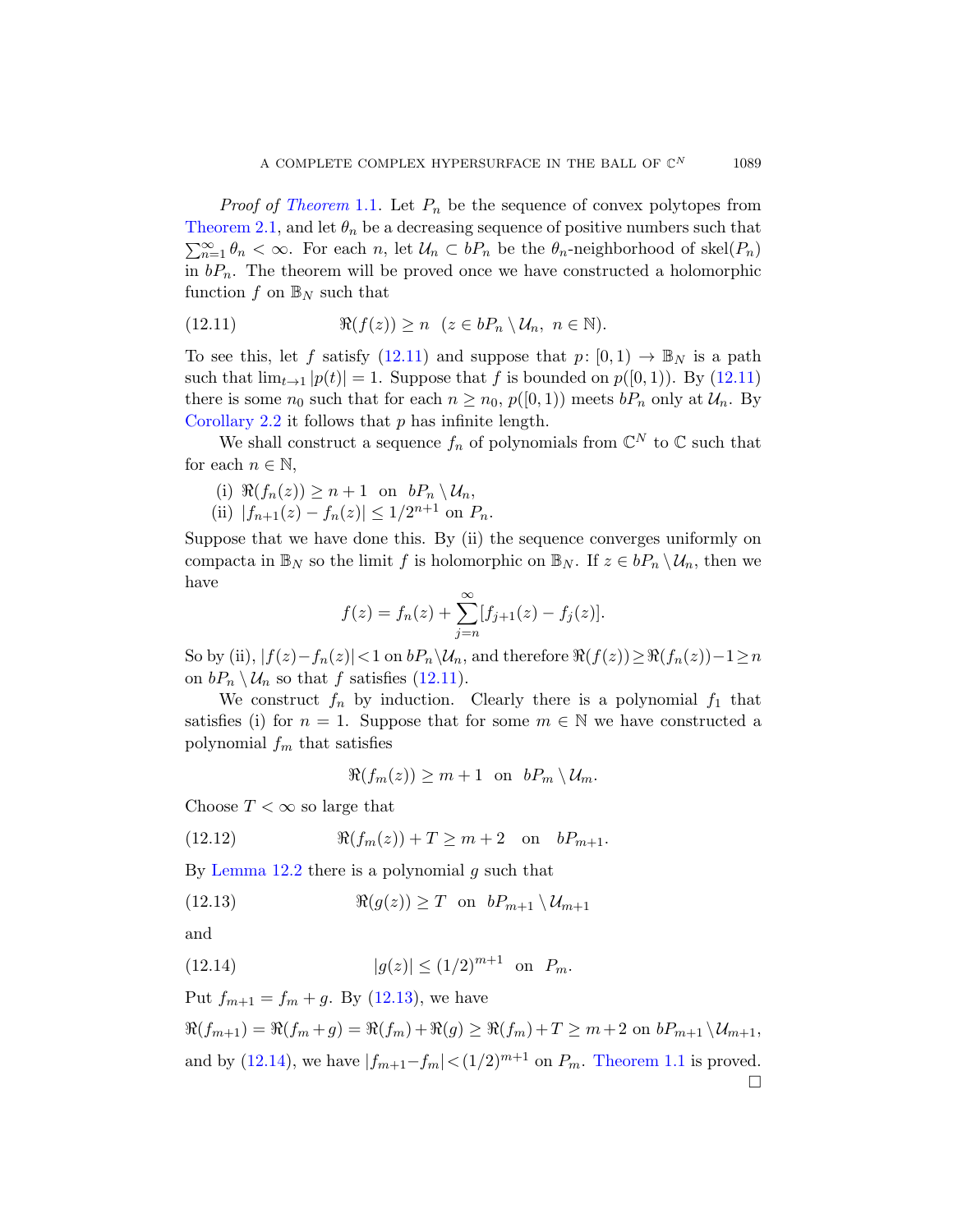# 13. [Conc](#page-2-0)luding remarks

We have proved Theorem 2.1 in  $\mathbb{R}^M$  with  $M \geq 3$ . Theorem 2.1 holds also in  $\mathbb{R}^2$  where the proof is much simpler. One can use a sequence of pairs of regular polygons.

Having in mind the length of the proof of Theorem 2.1 one could say that the principal re[sult of the pr](#page-1-0)esent paper is Theorem 2.1. It belongs to convex geometry and is not related to complex analysis. In its complex analysis consequence, Theorem 1.1, the *real part* of the holomorphic function  $f$  is unbounded on every path of finite length in  $\mathbb{B}_N$  that ends on  $b\mathbb{B}_N$ . Notice that by the maximum principle the [zero sets of \(r](#page-1-1)eal) pluriharmonic functions on  $\mathbb{B}_N, N \geq 2$ , have no compact components. Applying Sard's theorem to the real part of the function f obtained in Theorem 1.1 we get

THEOREM 13.1. Given  $N \geq 2$ , there is a complete, closed, real hypersurface of  $\mathbb{B}_N$  that is the zero set of a (real) pluriharmonic function on  $\mathbb{B}_N$ .

In the special case when  $k = 1$  and  $N = 2$ , our Corollary 1.2 provides the existence of a complete, properly embedded complex curve in  $\mathbb{B}_2$ . The existence of such a curve also follows from a recent paper of Alarcón and López  $[AL]$ . Their proof is completely different from the one presented here. However, neither of the proofs provides any information about the topology of the curve so the following question remains open:

Question 13.1. Does there exist a complete proper holomorphic embedding  $f: \Delta \to \mathbb{B}_2?$ 

Knowing now that for each  $N \geq 2$  there are complete closed complex hypersurfaces in  $\mathbb{B}^N$ , one may also ask

Question 13.2. Given  $N \geq 2$ , does there exist a complete proper holomorphic embedding  $f: \mathbb{B}_N \to \mathbb{B}_{N+1}$ ?

<span id="page-23-0"></span>Acknowledgements. The author is grateful to David Eppstein and John M. Sullivan for helpful suggestions. He is also grateful to Tomaž Pisanski for his interest. This work was supported by the Research Program P1-0291 from [ARRS, Rep](http://www.ams.org/mathscinet-getitem?mr=3118624)[ublic of Slovenia.](http://www.zentralblatt-math.org/zmath/en/search/?q=an:1288.32014)

# References

[AF13] A. ALARCÓN and F. FORSTNERIC̆, Every bordered Riemann surface is a complete proper curve in a ball, *Math. Ann.* **357** (2013), 1049–1070. MR 3118624. Zbl 1288.32014. http://dx.doi.org/10.1007/ s00208-013-0931-4.